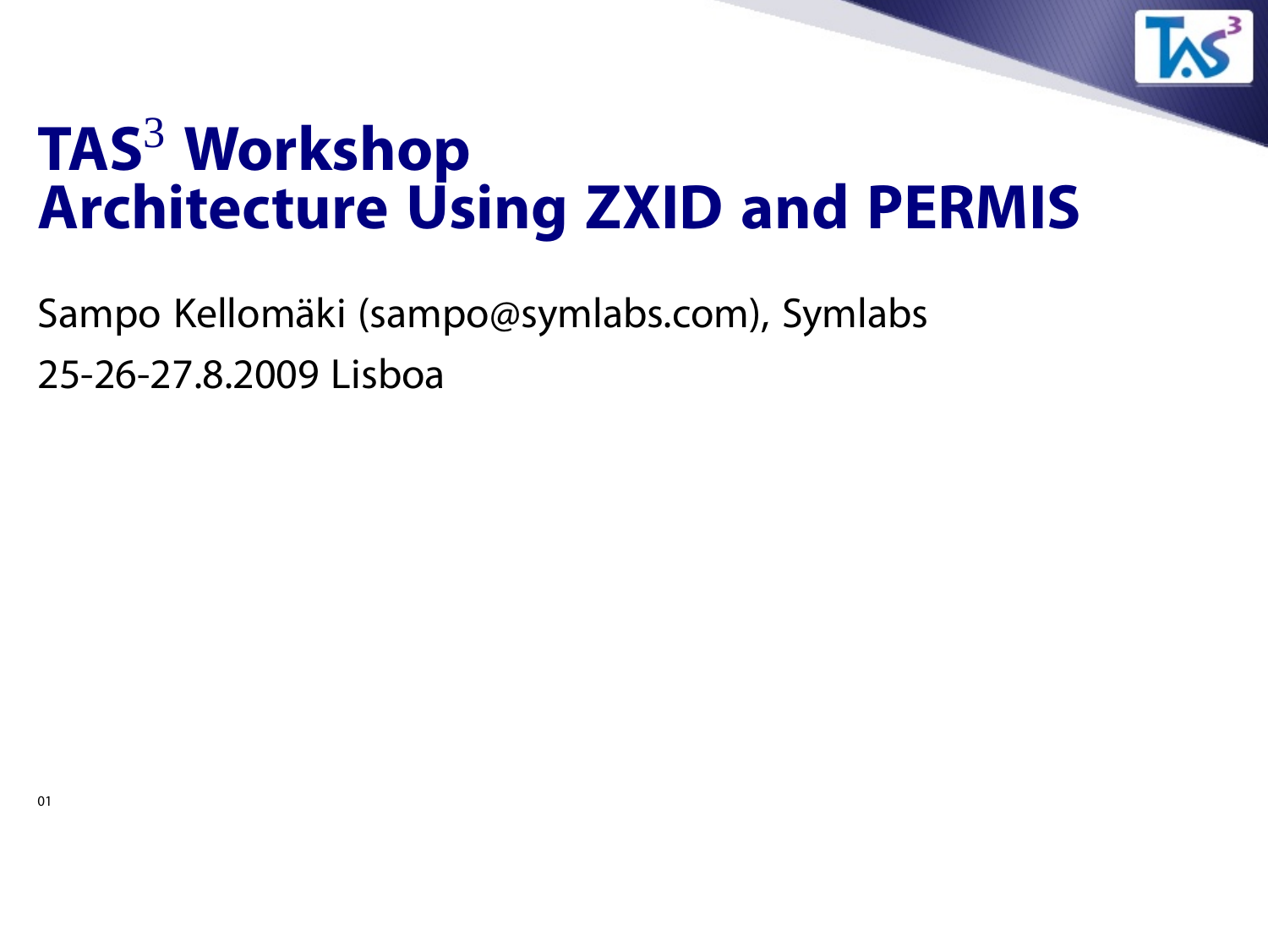#### **Notes from Buda**

IdP integration items \* AMQP or SAWS \* OCT support, for generating tokens

PEP integration items \* Method profiles (stored on PEP machine as configuration, profiles

written by app developer) to describe attributes to fee

ID Mapper integration \* Trust and Privacy Negotiator mechanics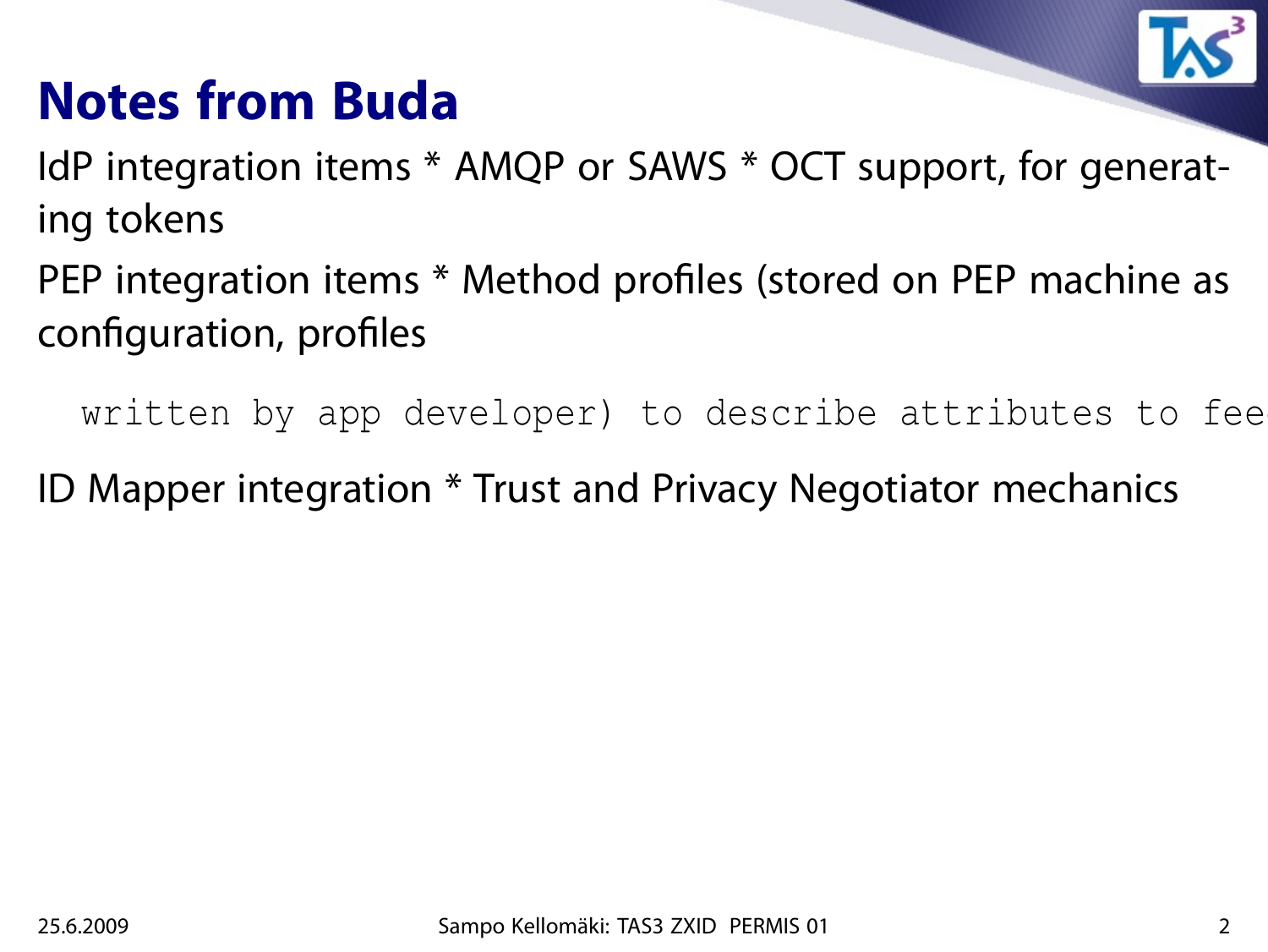

### **TalkTo**

- Jutta:
	- how to integrate the workflow (to mod\_auth\_saml?)
	- discovery
	- PIP
	- Stack
- Brecht: profiles, interop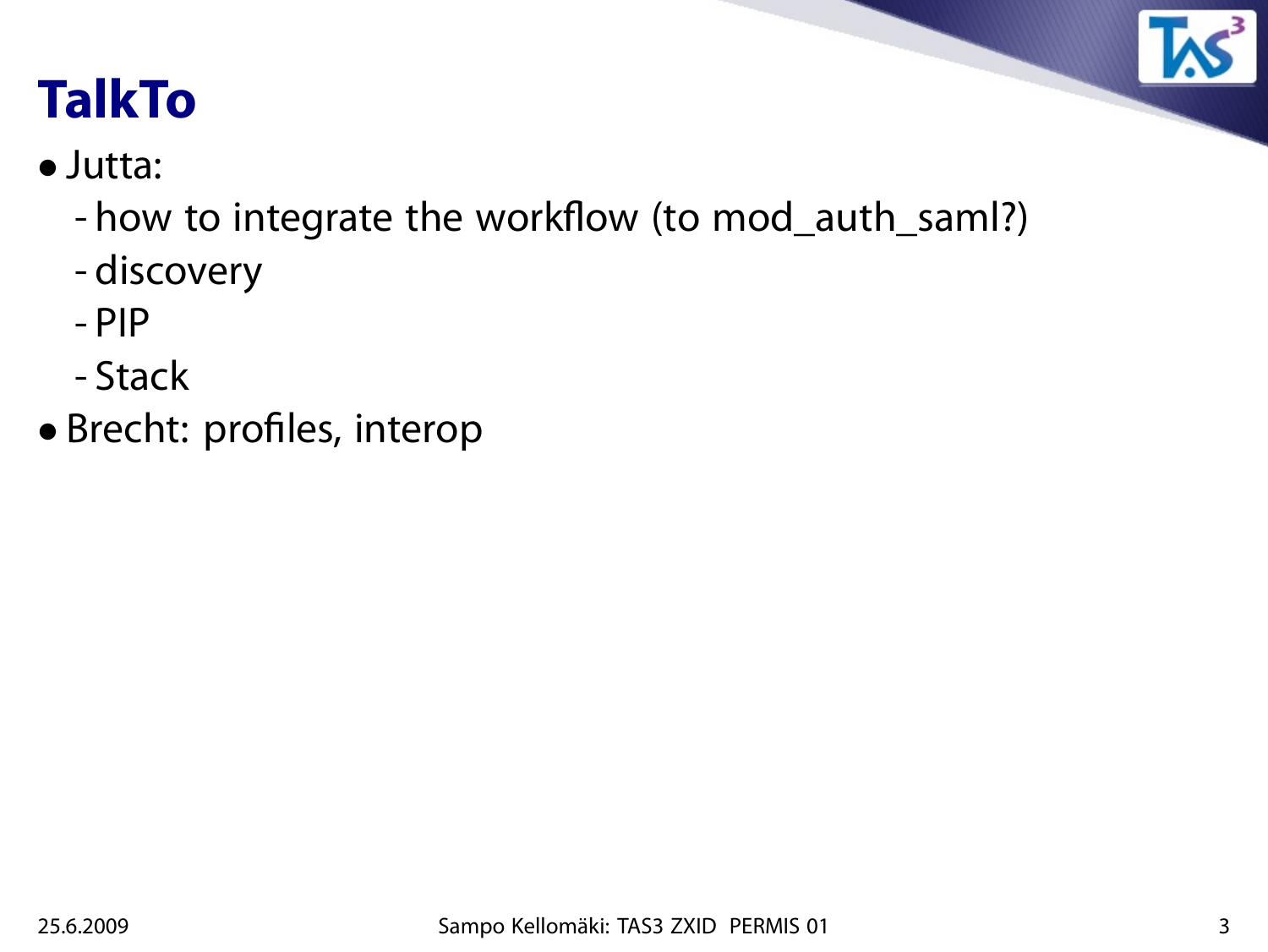

#### **Overall Outline for 3 Days**

https://portal.tas3.eu/trac/wiki/Meeting/2009-08-25

Venue: R. Padre Damian 6B, Lisboa (behind Centro Cultural Belém) Sampo: +351-918.731.007

**Tue** Setup, infra, and demo

**Wed** ZXID

**Thu** PERMIS

- Travel arrangements? Usability of Thu and Fri?
- 9 am to 19 pm
- Coffee and tea provided
- Lunch at the near by restaurant
- Dinner plan?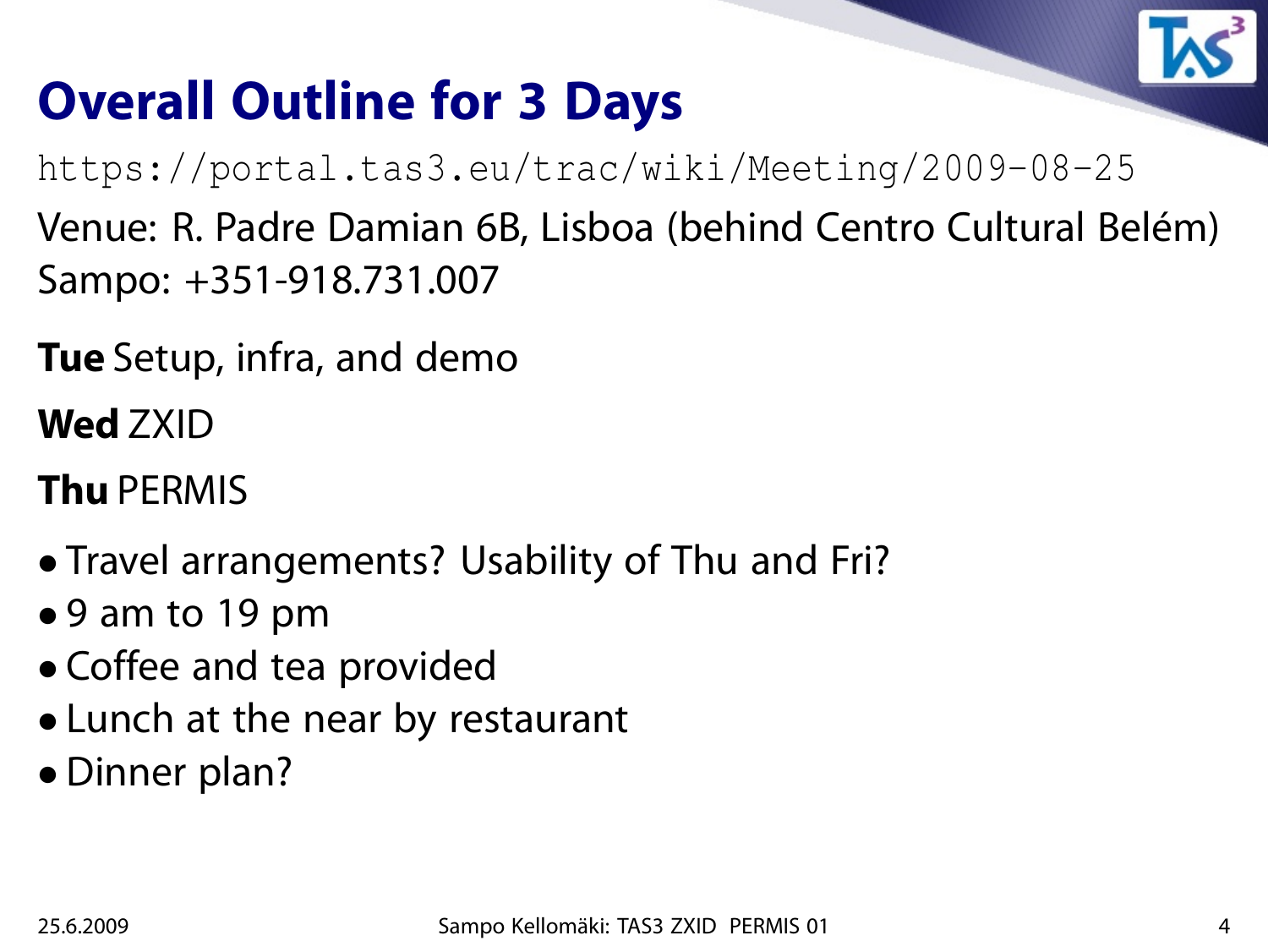## **Attendance**

- Jeroen
- Marc S.
- Jens
- Tom
- Brian
- Marc Van Collie
- David
- Stijn
- George
- Sampo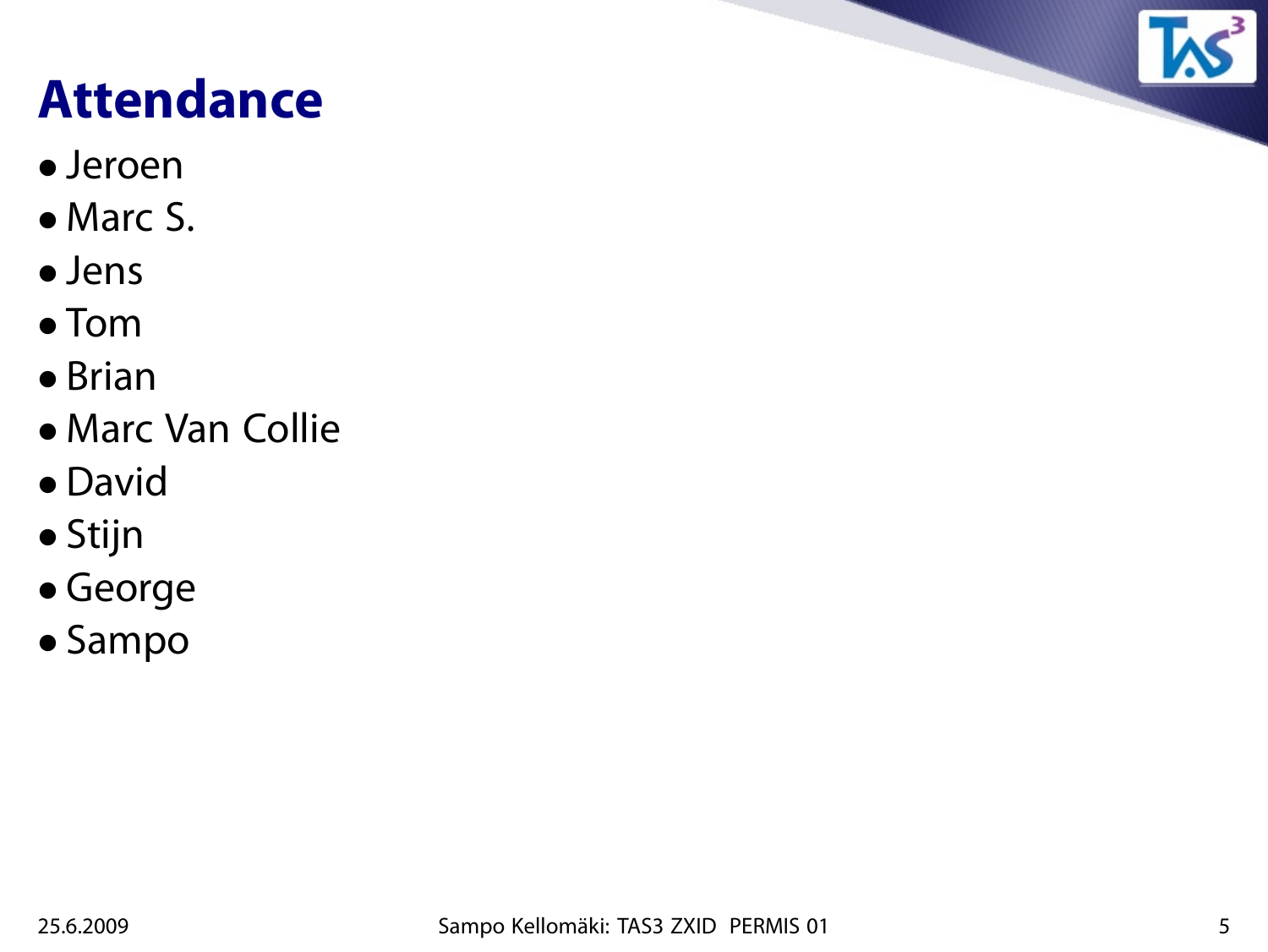

#### **Setup, Infra, and Demo Outline (Tue)**

1. WiFi connectivity, firewall (full out, nothing in), etc.

- WPA: ssid="BNGWIZI\_Adsl" psk="72JTHPK5ACNA9"
- Use DHCP (netmask 24 bits, gateway: 192.168.1.1)
	- After DHCP gives you address, use that as fixed address
- DNS: OpenDNS 208.67.222.222 208.67.220.220 for external - Use /etc/hosts for peers after fixed IPs
- 2. Concrete architecture we are trying to setup
	- Feedback and planning on objectives of each participant
- 3. Demo of what is there already: SSO and Az
- 4. CA and setup certs for everybody, Connectivity Test
- 5. Compile / Package Install for ZXID and PERMIS
- 6. Output documents from this event?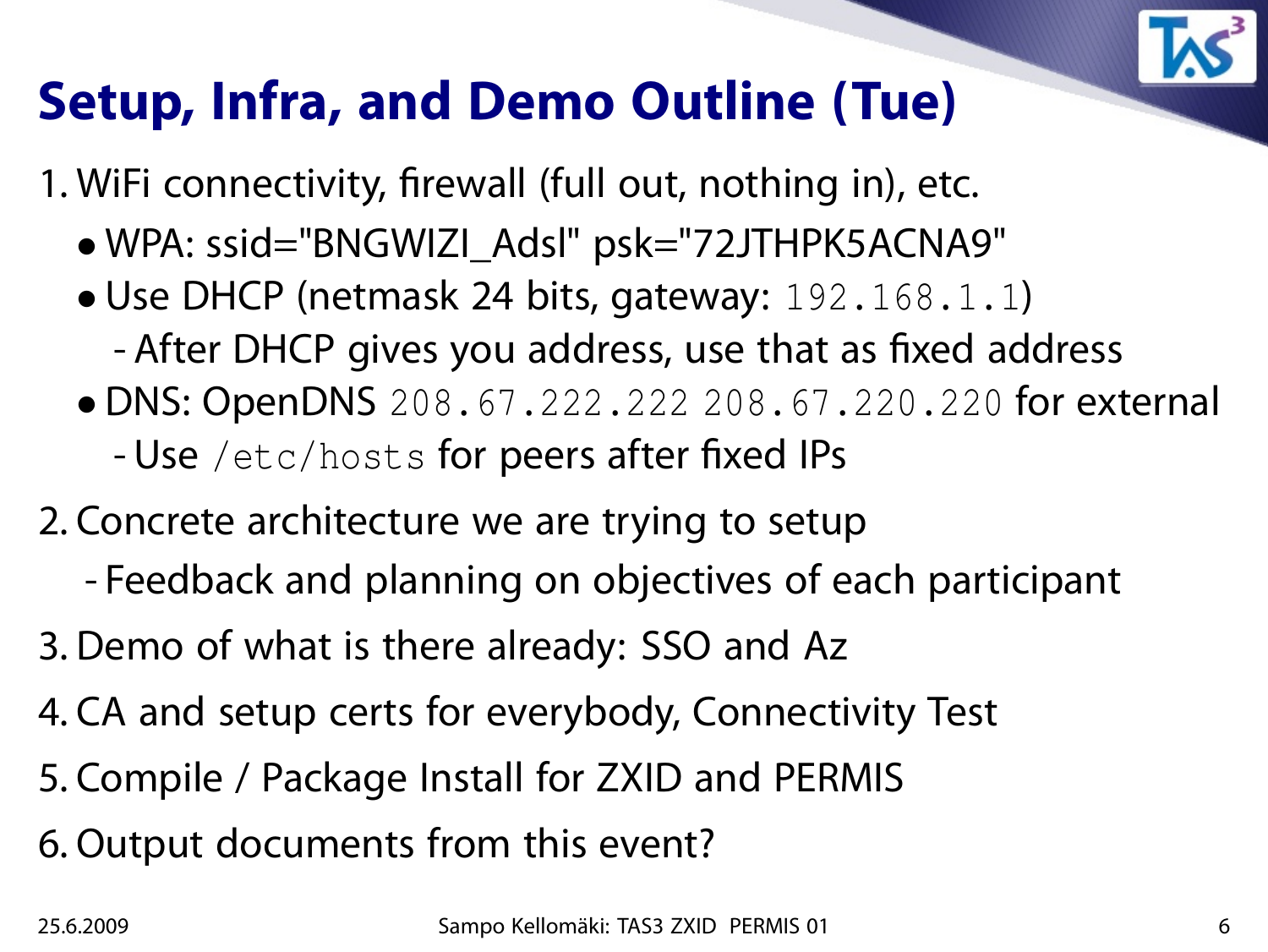

## **ZXID Outline (Wed) (1/2)**

**1** Create your own SP

- 1. Dummy using ZXID standalone code
- 2. Hookup to CoT, metadata
- 3. See it work
- 4. Integrate to your own code
- 5. See it work
- **2** Triggering Az from SSO
- **3** Using SSO attributes
- **4** Creating your own WSC
	- 1. Demo of actual web service call, with traces
	- 2. Integrating ZXID code to call existing service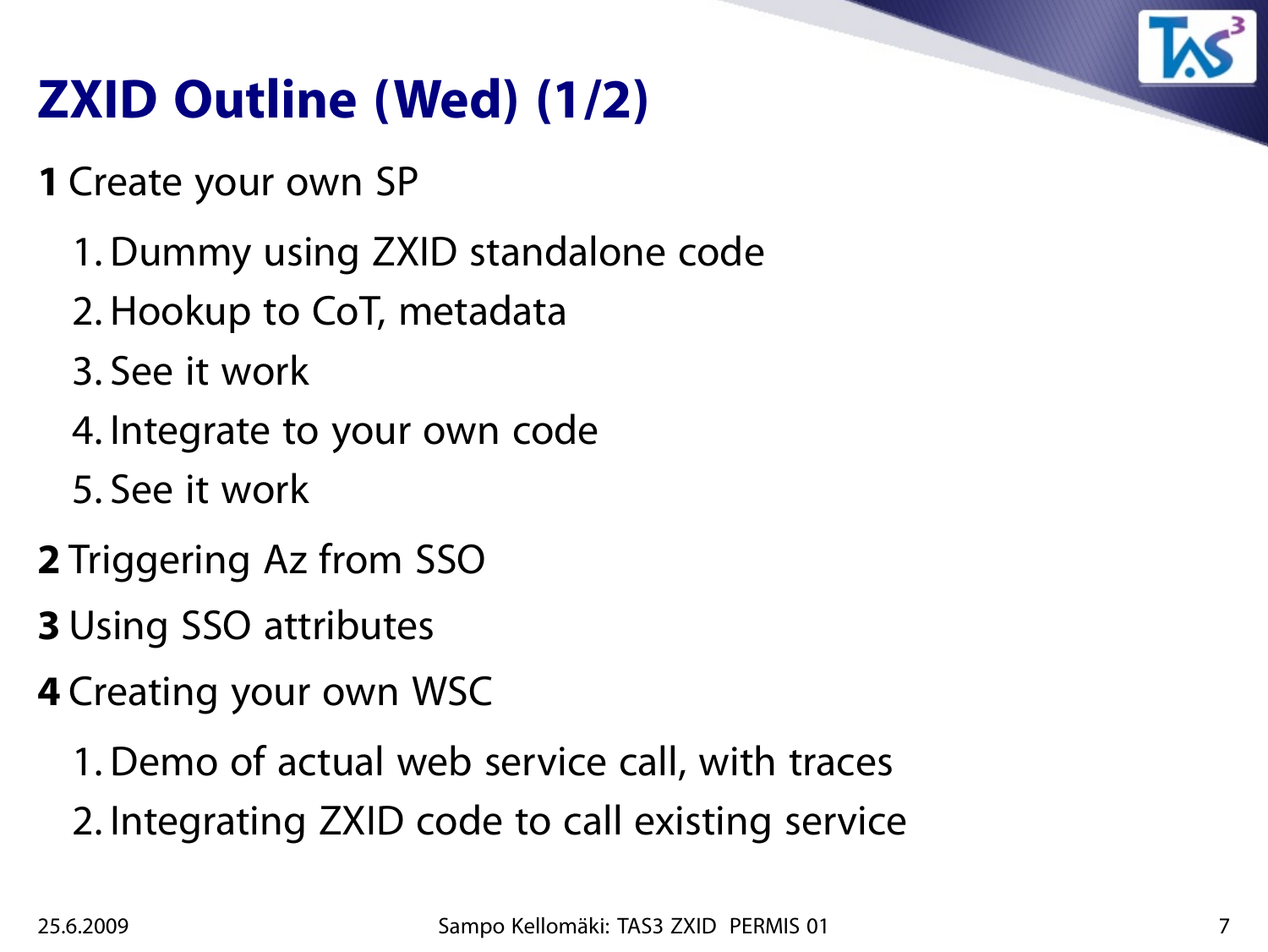

## **ZXID Outline (Wed) (2/2)**

**5** Providing your own WSP

- 1. Integrating ZXID code
- 2. Service Registration Step
- 3. Association Step
- 4. Making web service call: your WSC to your WSP

**6** Interop

- 1. Discovering other people's WSPs
- 2. Your WSC calling other people's WSP
- 3. Your WSP being called by other people's WSC

**7** mod\_auth\_saml tutorial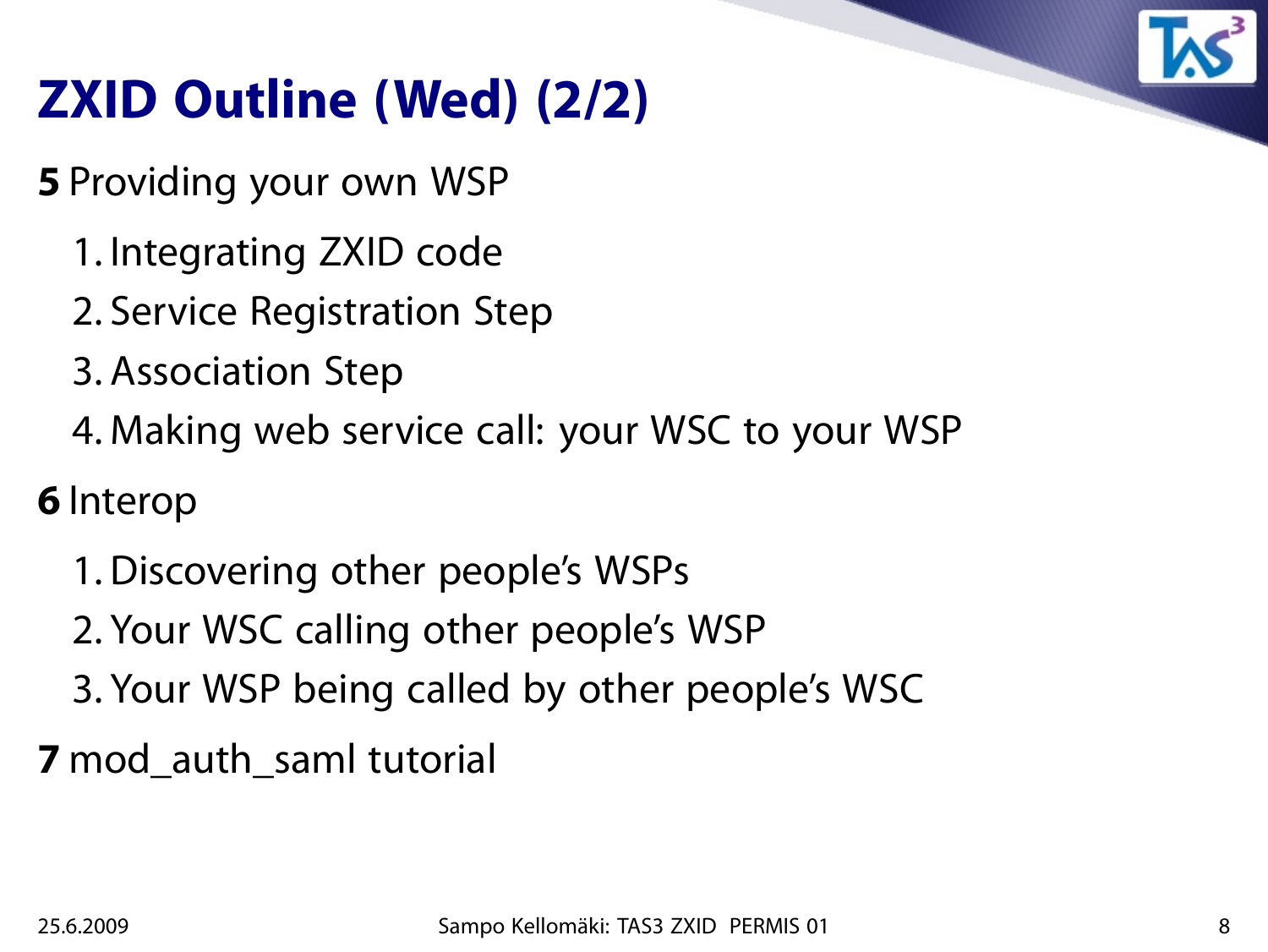#### **PERMIS Outline (Thu)**

Supplied separately by Kent.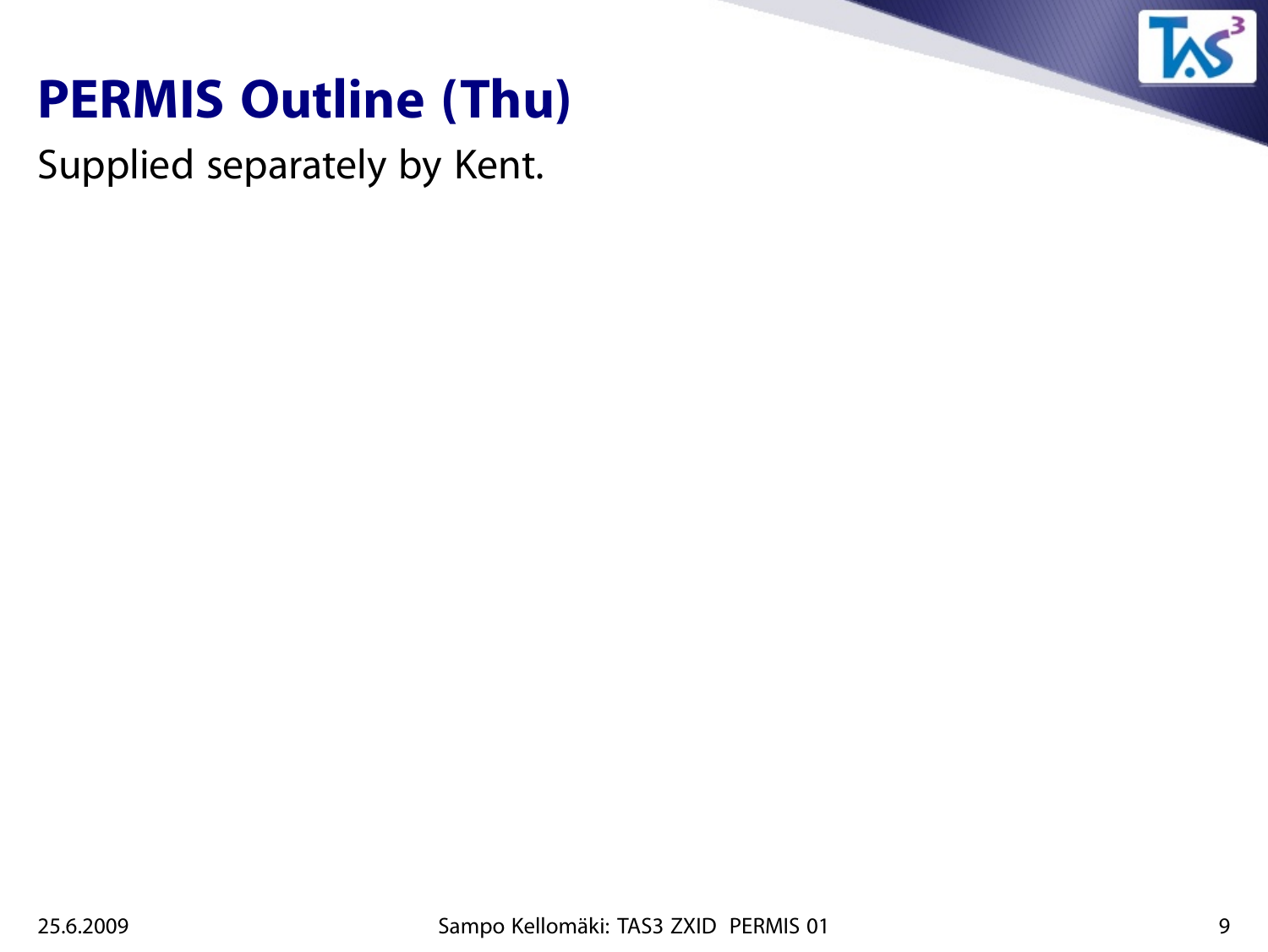

#### **Homework Prior to Event (1/2)**

https://portal.tas3.eu/trac/wiki/Meeting/2009-08-25/ZXID The workshop is intended to be on developer or poweruser deployer level. Therefore

- You MUST have C development environment (gcc, ld, make, sed, perl, tar, gunzip) installed. Be sure to install headers as well. You will also need OpenSSL and libCurl development packages. On Windows, install Cygwin with the above (and below) components.
- If you plan to use perl, php, Java, or other scripting solution, be sure to have full development environment for whatever you do. If you do Java, have your Tomcat figured out and working.
- Have a web server (Apache 2.2 recommended) installed and functioning on your laptop.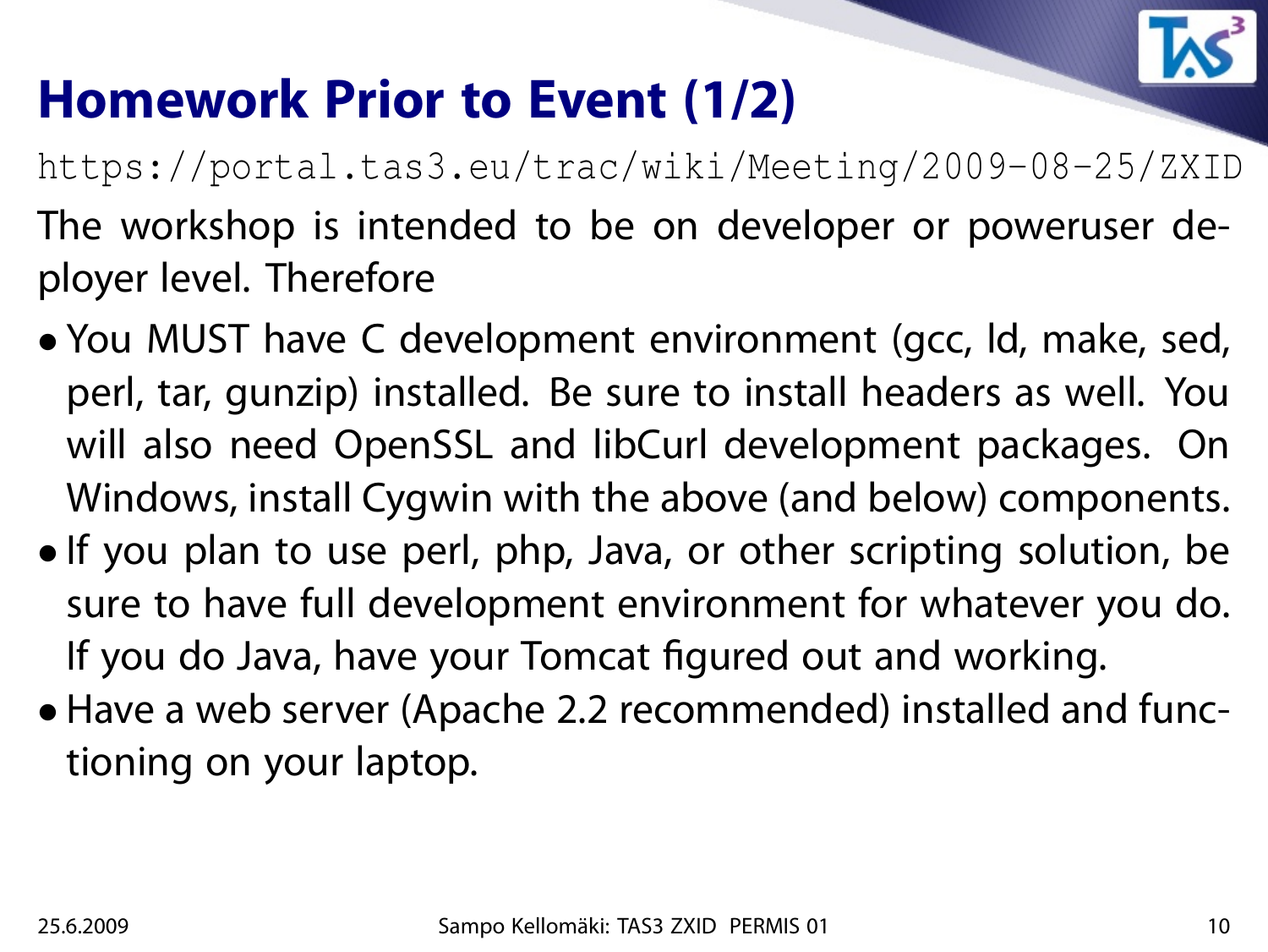

#### **Homework Prior to Event (2/2)**

- Practise creating X509v3 certificates with your tools.
- Have wireshark or similar installed and know how to use it. Also browser plugins like "Tamper Data" for analyzing http traffic may come handy.
- Compile zxid downloaded from zxid.org
- Compile PERMIS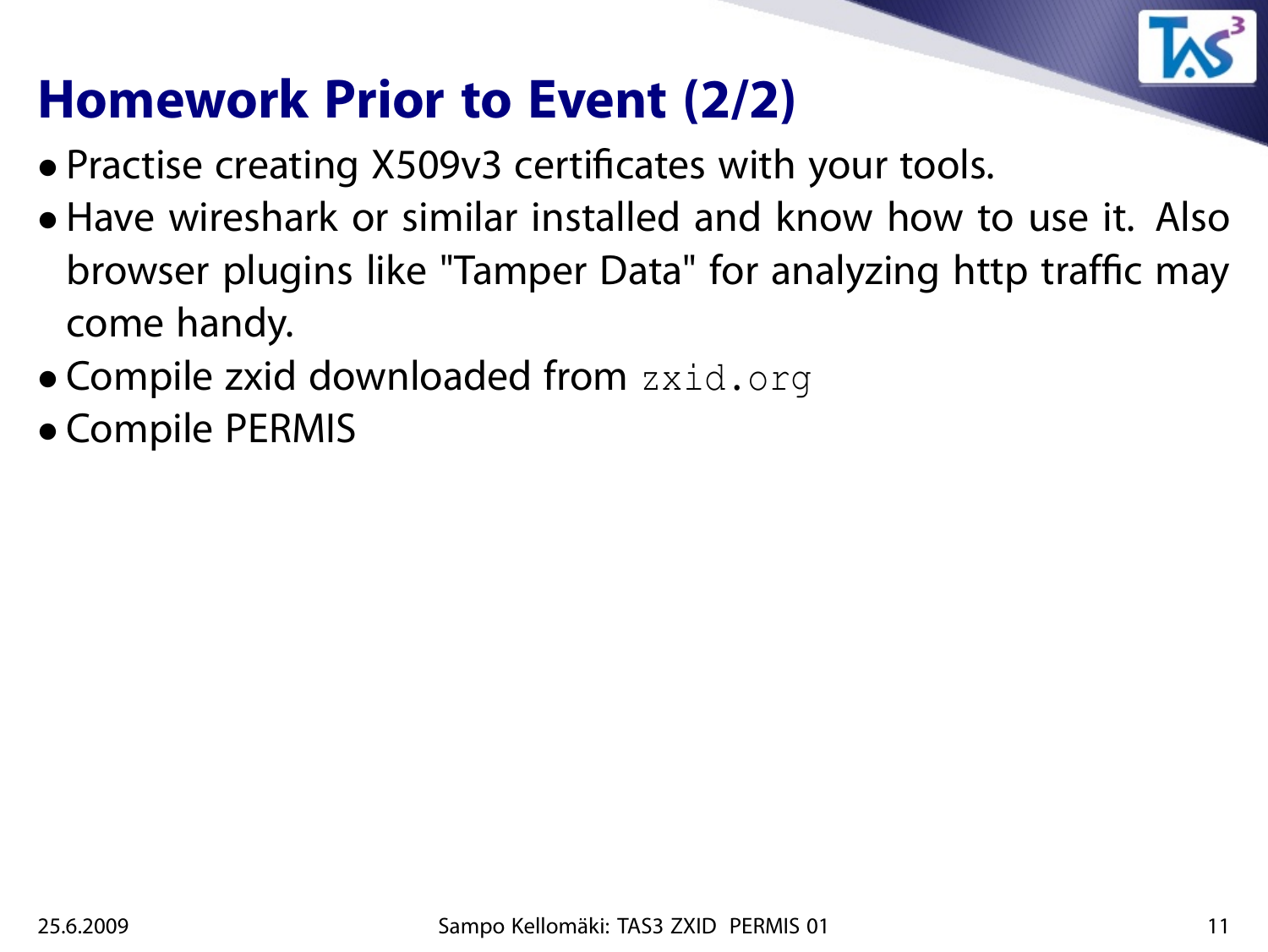# **CA and Certs**

- Jeroen's CA
	- -Jeroen to supply more material
- Configuring trust on new root CA at Browser and OpenSSL level
- Self signed certs, openssl command line tutorial
- PEM format (and other formats)
- Role of Metadata, Circle-of-Trust, and Auto-CoT Metadata Exchange based on WKL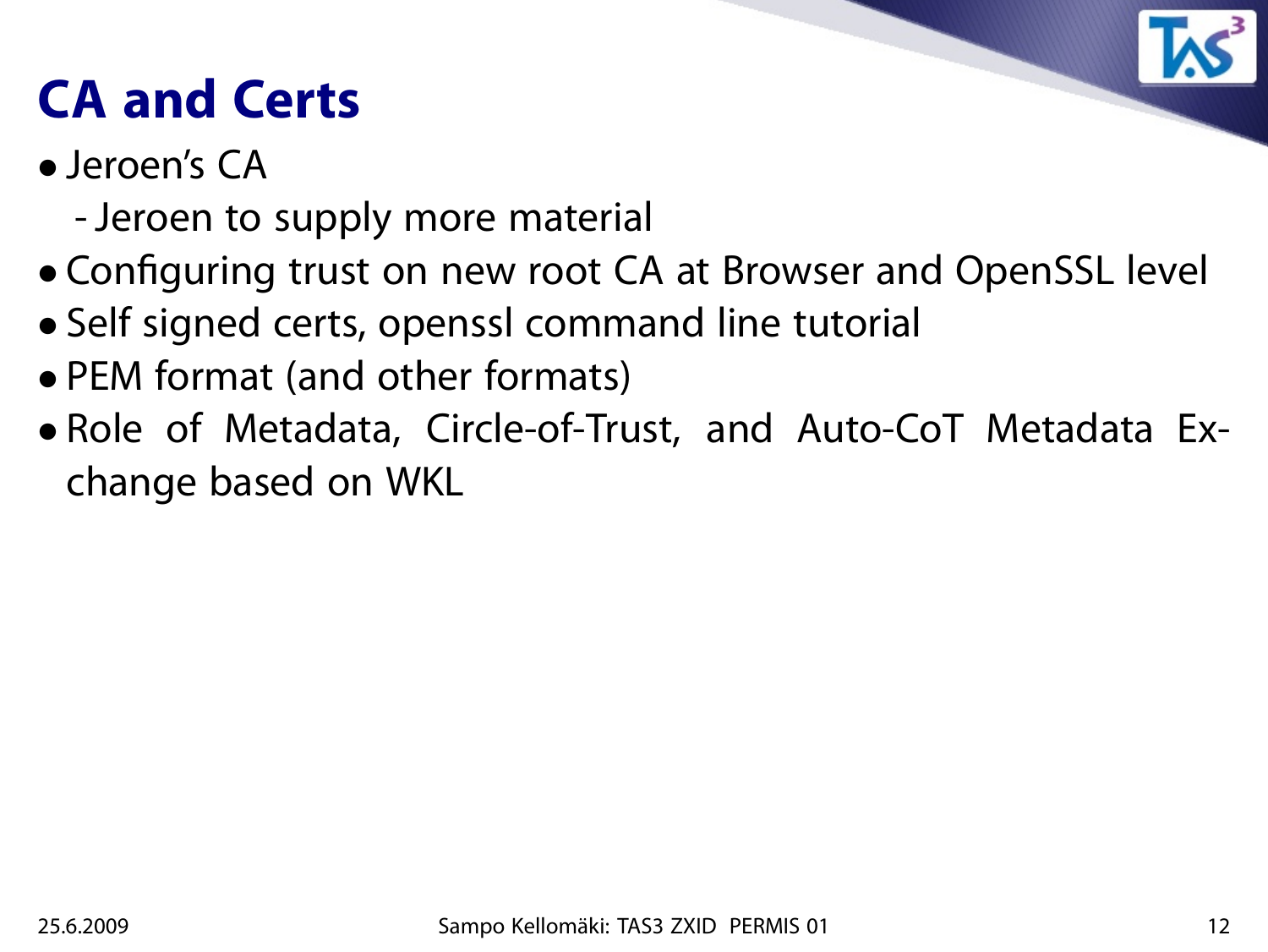## **Example PEM Cert**

—–BEGIN CERTIFICATE—– MIIGWTCCBcKgAwIBAgIDA-JEBMA0GCSqGSIb3DQEBBQUAMIIBEjELMAkGA1UEBhMC RVMxEjAQBgNVBAgTCUJhcmNlbG9uYTESMBAGA1UEBxMJQmFyY2Vsb25hM VQQKEyBJUFMgQ2VydGlmaWNhdGlvbiBBdXRob3JpdHkgcy5sLjEuMC Z2VuZXJhbEBpcHNjYS5jb20gQy5JLkYuICBCLUI2MjIxMDY5NTEuMCwC aXBzQ0EgQ0xBU0VBMSBDZXJ0aWZpY2F0aW9uIEF1dGhvcml0eTEuM aXBzQ0EgQ0xBU0VBMSBDZXJ0aWZpY2F0aW9uIEF1dGhvcml0eTEgMI DQEJARYRZ2VuZXJhbEBpcHNjYS5jb20wHhcNMDYwNDI2MTUzNjU0W MTUzNjU0WjCBljELMAkGA1UEBhMCUFQxDzANBgNVBAgTBkxpc2JvY BxMGTGIzYm9hMRMwEQYDVQQKEwpTeW1sYWJzIFNBMRQwEgYDVC aWNlczEYMBYGA1UEAxMPaWRwLnN5bWRlbW8uY29tMSAwHgYJKoZ ZWxpeEBzeW1sYWJzLmNvbTCBnzANBgkqhkiG9w0BAQEFAAOBjQAw x5ZjAl06CZcSMVtjoaS2sCbrBq/whwWnuVgbD6gAM9EO9qDDEs9eB5i iFTWuZy9jdxL5wNgr2Zk8NxytyaznQgAddKLCSqPZh7Dd+U3Z5hoGtLo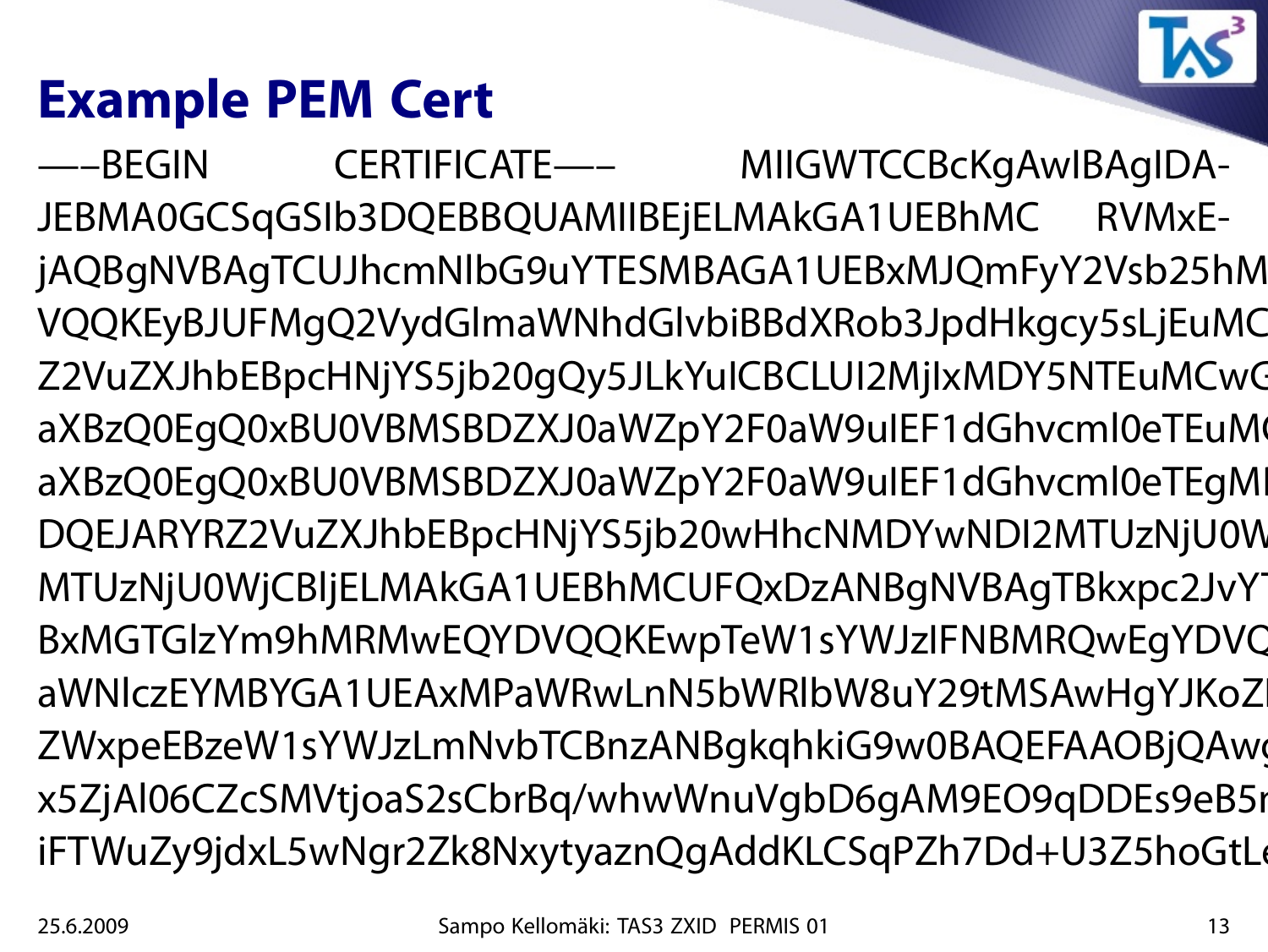

Sopfj3m6TKOzURgg/Ad/0/cuF9TyCpQprBcpsAECAwEAAaOCAzQwgg EwQCMAAwEQYJYIZIAYb4QgEBBAQDAgZAMAsGA1UdDwQEAwID+D1 BggrBgEFBQcDATAdBgNVHQ4EFgQUbChmdTnQyOFzW59+dakqD/KX BBgwFoAUDgdg1DnJG1tdkHsjyNI0nUqaRjkwHAYDVR0RBBUwE4ERZn bGFicy5jb20wHAYDVR0SBBUwE4ERZ2VuZXJhbEBpcHNjYS5jb20wcqY. QgENBGUWY09yZ2FuaXphdGlvbiBJbmZvcm1hdGlvbiBOT1QqVkFMSl TEFTRUExIFNlcnZlciBDZXJ0aWZpY2F0ZSBpc3N1ZWQgYnkgaHR0cHM aXBzY2EuY29tLzAvBglghkgBhvhCAQIEIhYgaHR0cHM6Ly93d3cuaXBzY L2lwc2NhMjAwMi8wQwYJYIZIAYb4QgEEBDYWNGh0dHBzOi8vd3d3Lr bS9pcHNjYTIwMDIvaXBzY2EyMDAyQ0xBU0VBMS5jcmwwRgYJYIZIAYl N2h0dHBzOi8vd3d3Lmlwc2NhLmNvbS9pcHNjYTIwMDIvcmV2b2Nhd QTEuaHRtbD8wQwYJYIZIAYb4QqEHBDYWNGh0dHBzOi8vd3d3Lmlwc cHNjYTIwMDIvcmVuZXdhbENMQVNFQTEuaHRtbD8wQQYJYIZIAYb4Q dHBzOi8vd3d3Lmlwc2NhLmNvbS9pcHNjYTIwMDIvcG9saWN5Q0xBU0 MIGDBgNVHR8EfDB6MDmgN6A1hjNodHRwOi8vd3d3Lmlwc2NhLmN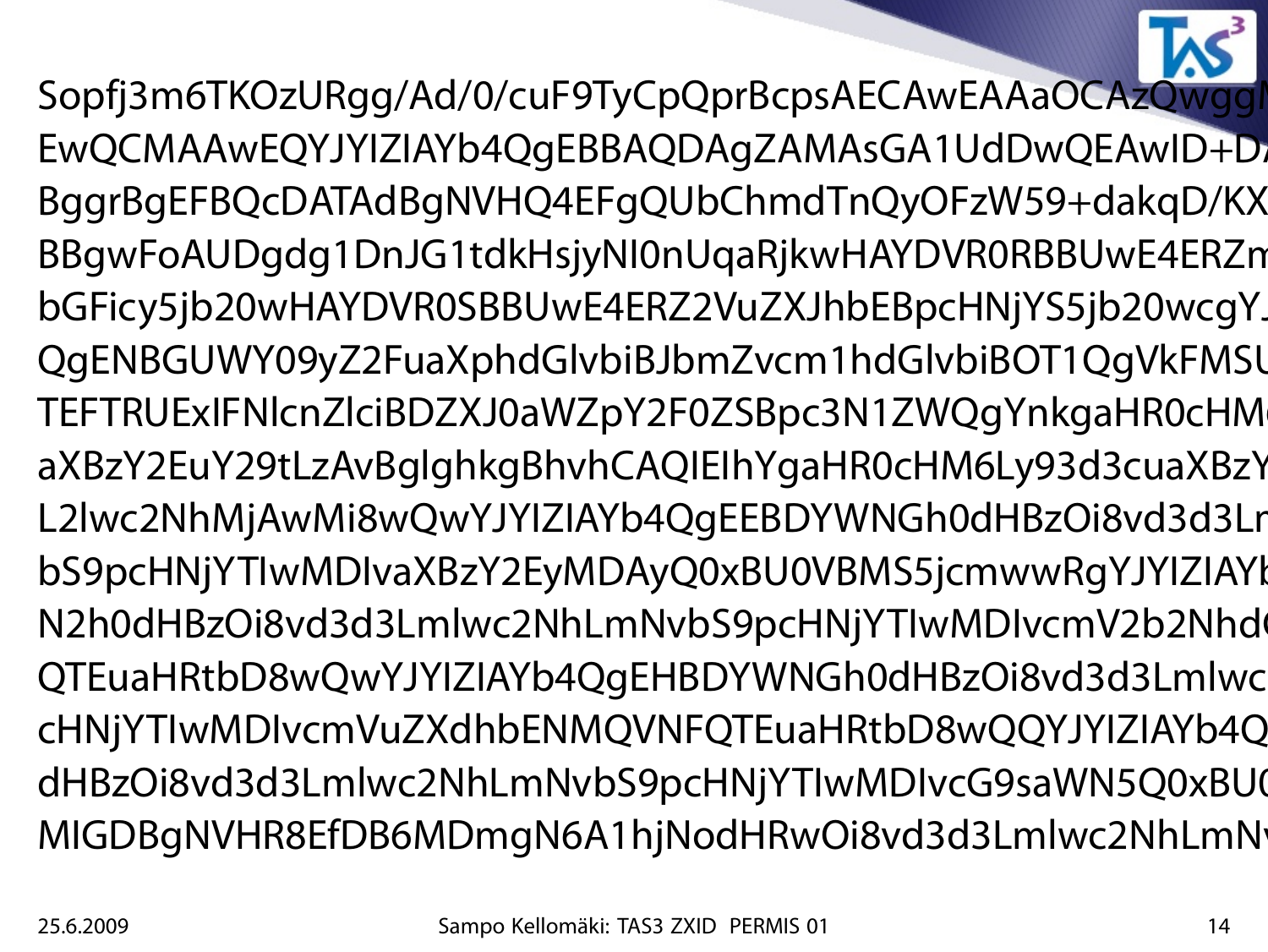MDIvaXBzY2EyMDAyQ0xBU0VBMS5jcmwwPaA7oDmGN2h0dHA6Ly93 c2NhLmNvbS9pcHNjYTIwMDIvaXBzY2EyMDAyQ0xBU0VBMS5jcmwwI AQEEJjAkMCIGCCsGAQUFBzABhhZodHRwOi8vb2NzcC5pcHNjYS5jb20 SIb3DQEBBQUAA4GBACan4TGRFHayR38xPkMabzwz9VmCbm0uwPxk jkSenPpwpvomvNfp4G0WJdavd7KnZBbMbnKx1qTMgge/ftBnuqcrn6v aHftQ+r2gFYiVX4HEa6NU5AgpiQjme0Vh3Hzs228lVllgsFqv6YbdlyTYIU —–END CERTIFICATE—–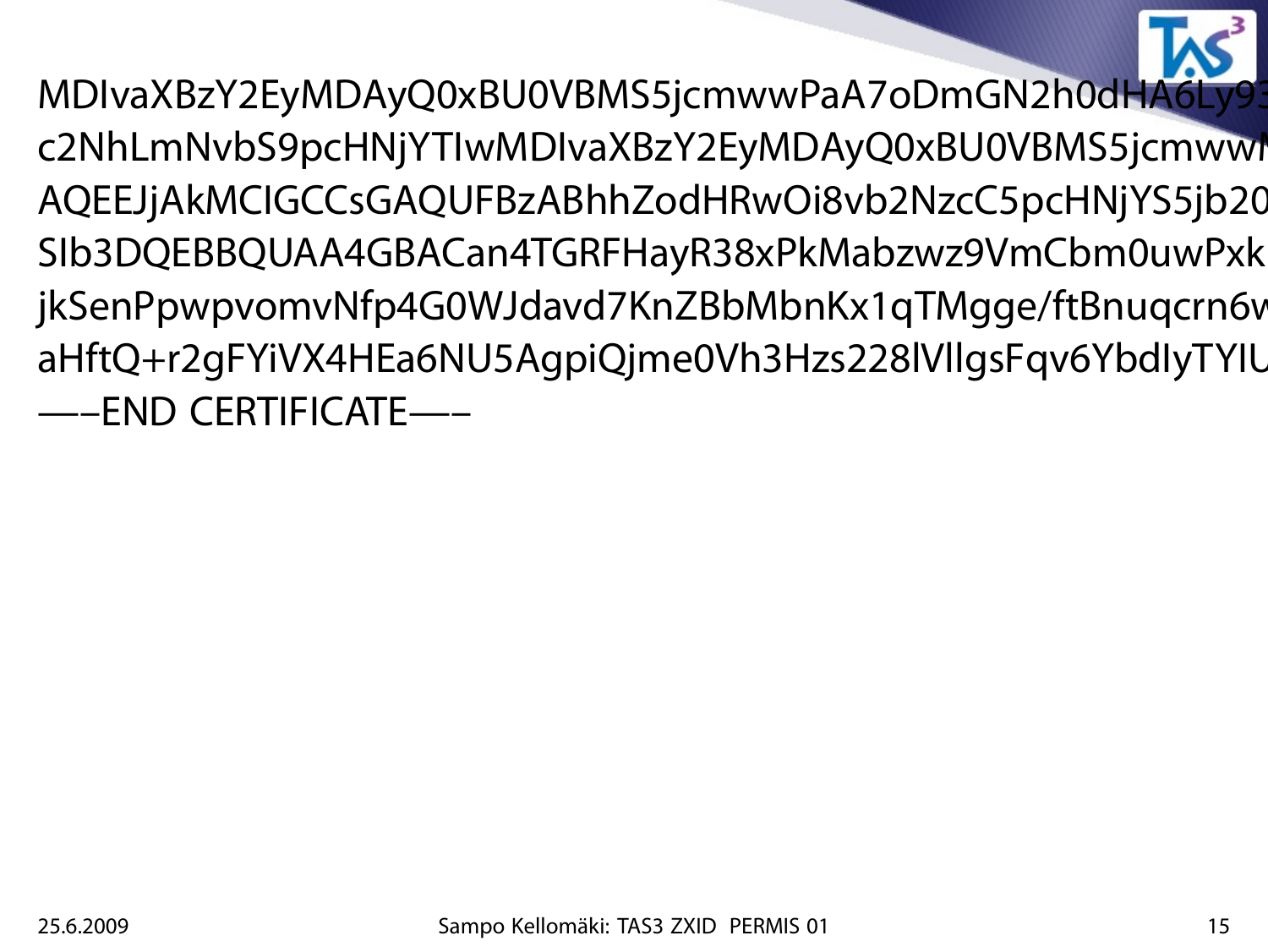#### **Example PEM Cert And Private Key As Used by ZXID**

—–BEGIN CERTIFICATE—– MIIGWTCCBcKgAwIBAgIDA-JEBMA0GCSqGSIb3DQEBBQUAMIIBEjELMAkGA1UEBhMC RVMxEjAQBgNVBAgTCUJhcmNlbG9uYTESMBAGA1UEBxMJQmFyY2Vsb25hM VQQKEyBJUFMgQ2VydGlmaWNhdGlvbiBBdXRob3JpdHkgcy5sLjEuMC (snip) SIb3DQEBBQUAA4GBACan4TGRFHayR38xPkMabzwz9VmCbm0u jkSenPpwpvomvNfp4G0WJdavd7KnZBbMbnKx1qTMgge/ftBnuqcrn6v aHftQ+r2gFYiVX4HEa6NU5AgpiQjme0Vh3Hzs228lVllgsFqv6YbdlyTYIU —–END CERTIFICATE—–

—–BEGIN RSA PRIVATE KEY—– MIICXQIBAAKBqQDTq7HHlmMCXToJlx oMMSz14HmfiUcZjxL3iIVNa5nL2N3EvnA2CvZmTw3HK3JrOdCAB10os. 8nEpzyUJWXpCs9K+kuuJAkAm0b523XnsJmsipA+ZDdyqrUjKDo6WH3 /GeJEXxqIwfcj2lZLp/iIRvG7ICjN/rdWoNImF3HVBRS —–END RSA PRIVATE KEY—–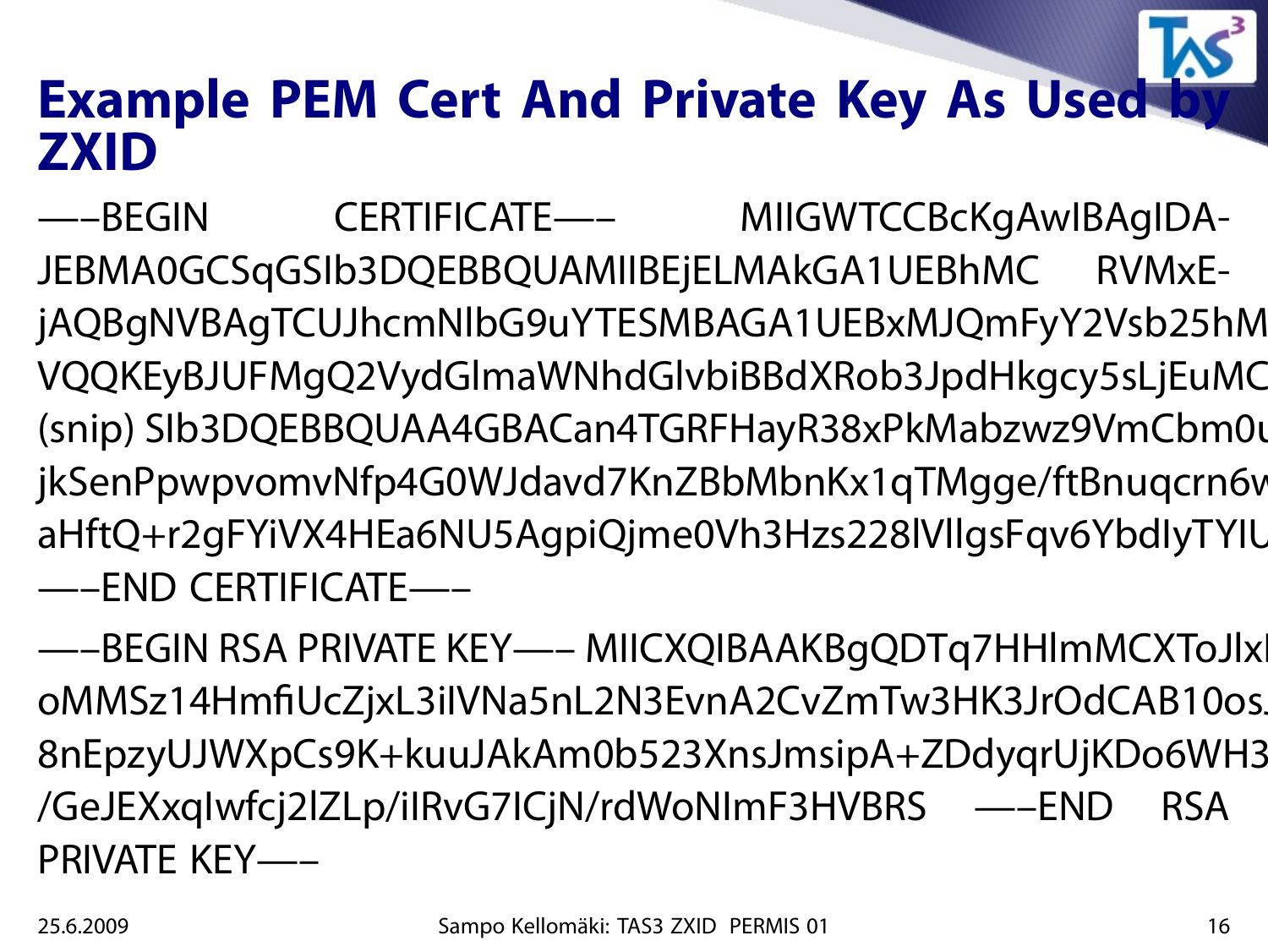#### **Example Metadata**

<md:EntityDescriptor xmlns:md="urn:oasis:names:tc:SAML:2.0:metada entityID="https://idp1.zxidp.org:8443/zxididp?o=B"> <md:IDPSSODes WantAuthnRequestsSigned="1" errorURL="https://idp1.zxidp.org:8443 protocolSupportEnumeration="urn:oasis:names:tc:SAML:2.0:protocol" <md:KeyDescriptor use="encryption"> <ds:KeyInfo xmlns:ds="http://v <ds:X509Data> <ds:X509Certificate> MIIGWTCCBcKgAwIBAgIDA-JEBMA0GCSqGSIb3DQEBBQUAMIIBEjELMAkGA1UEBhMC RVMxEjAQBgNVBAgTCUJhcmNlbG9uYTESMBAGA1UEBxMJQmFyY2Vsb25hM VQQKEyBJUFMgQ2VydGlmaWNhdGlvbiBBdXRob3JpdHkgcy5sLjEuMC (snip) jkSenPpwpvomvNfp4G0WJdavd7KnZBbMbnKx1qTMgge/ftBnud aHftQ+r2gFYiVX4HEa6NU5AgpiQjme0Vh3Hzs228lVllgsFqv6YbdlyTYIU <md:KeyDescriptor use="signing"> <ds:KeyInfo xmlns:ds="http://www <ds:X509Data> <ds:X509Certificate> MIIGWTCCBcKgAwIBAgIDA-JEBMA0GCSqGSIb3DQEBBQUAMIIBEjELMAkGA1UEBhMC RVMxE-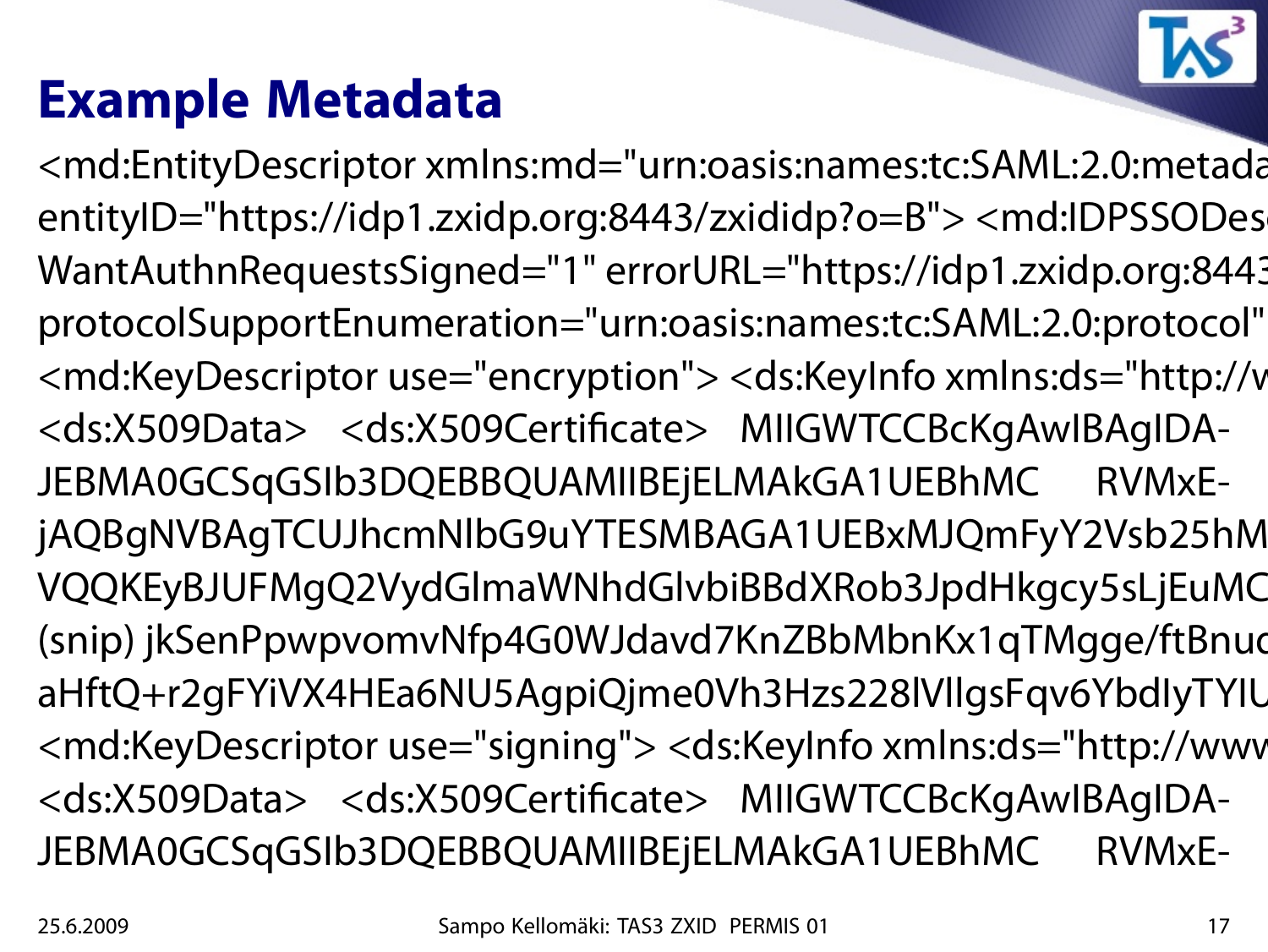jAQBgNVBAgTCUJhcmNlbG9uYTESMBAGA1UEBxMJQmFyY2Vsb25 VQQKEyBJUFMgQ2VydGlmaWNhdGlvbiBBdXRob3JpdHkgcy5sLjEuMC (snip) jkSenPpwpvomvNfp4G0WJdavd7KnZBbMbnKx1qTMgge/ftBnud aHftQ+r2gFYiVX4HEa6NU5AgpiQjme0Vh3Hzs228lVllgsFqv6YbdIyTYIU <md:ArtifactResolutionService Binding="urn:oasis:names:tc:SAML:2.0: Location="https://idp1.zxidp.org:8443/zxididp?o=S"/> <md:SingleLog Binding="urn:oasis:names:tc:SAML:2.0:bindings:HTTP-Redirect" Location="https://idp1.zxidp.org:8443/zxididp?o=Q" ResponseLocation="https://idp1.zxidp.org:8443/zxididp?o=Q"/> <md:SingleLogoutService Binding="urn:oasis:names:tc:SAML:2.0:bindi Location="https://idp1.zxidp.org:8443/zxididp?o=S"/> <md:ManageNa Binding="urn:oasis:names:tc:SAML:2.0:bindings:HTTP-Redirect" Location="https://idp1.zxidp.org:8443/zxididp?o=Q" ResponseLocation="https://idp1.zxidp.org:8443/zxididp?o=Q"/> <md:ManageNameIDService Binding="urn:oasis:names:tc:SAML:2.0:bi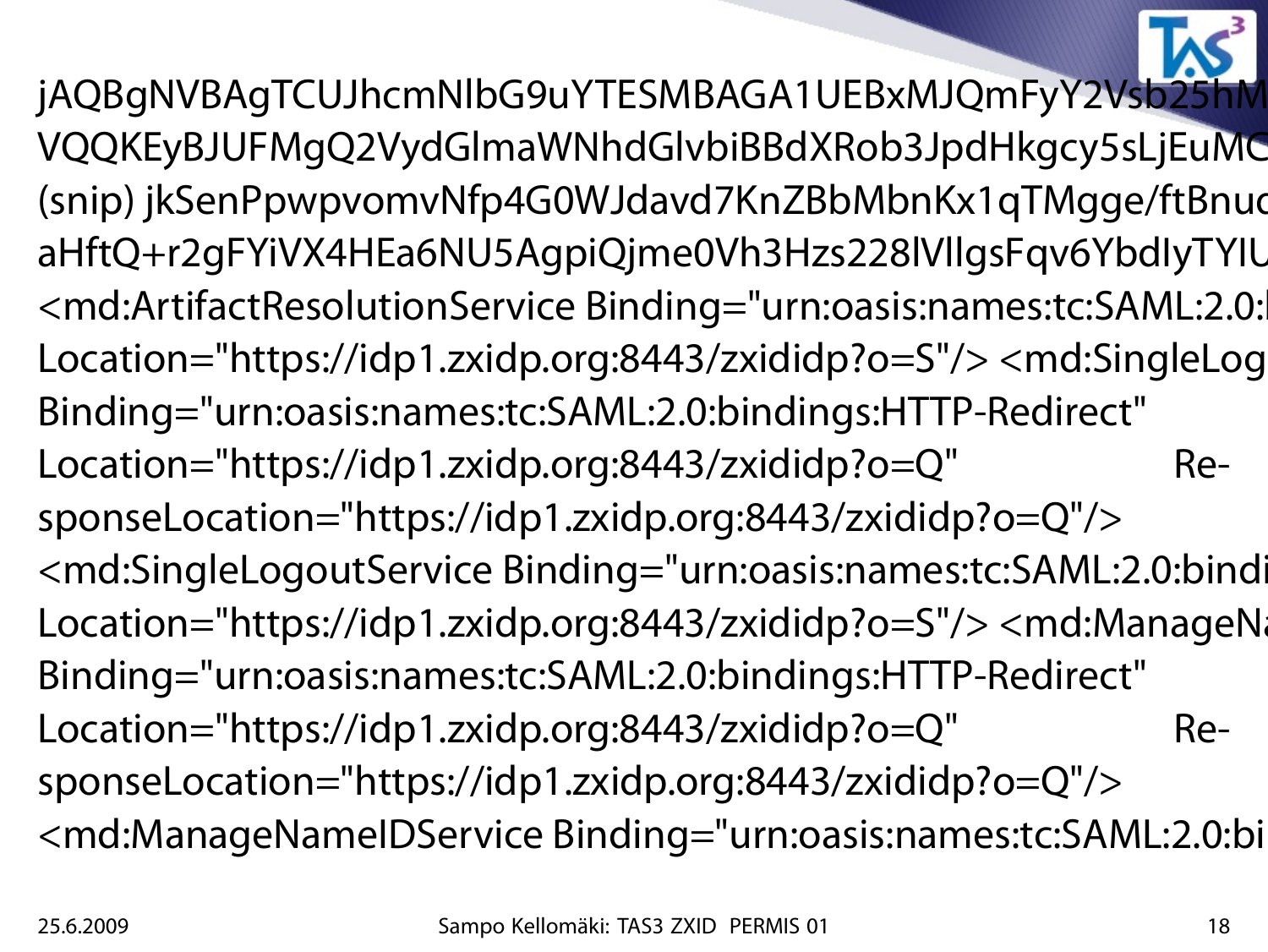Location="https://idp1.zxidp.org:8443/zxididp?o=S"/> <md:NameID format:persistent</><md:NameIDFormat>urn:oasis:names:tc:SAML:2 format:transient</> <md:SingleSignOnService Binding="urn:oasis:nan Redirect" Location="https://idp1.zxidp.org:8443/zxididp?o=F"/></> <md:SPSSODescriptor AuthnRequestsSigned="1" WantAssertionsSigned="1" errorURL="https://idp1.zxidp.org:8443/zxididp?o=E" protocolSupportEnumeration="urn:oasis:names:tc:SAML:2.0:protocol" <md:KeyDescriptor use="encryption"> <ds:KeyInfo xmlns:ds="http://v <ds:X509Data> <ds:X509Certificate> MIIGWTCCBcKgAwIBAgIDA-JEBMA0GCSqGSIb3DQEBBQUAMIIBEjELMAkGA1UEBhMC RVMxEjAQBgNVBAgTCUJhcmNlbG9uYTESMBAGA1UEBxMJQmFyY2Vsb25hM VQQKEyBJUFMgQ2VydGlmaWNhdGlvbiBBdXRob3JpdHkgcy5sLjEuMC (snip) jkSenPpwpvomvNfp4G0WJdavd7KnZBbMbnKx1qTMgge/ftBnud aHftQ+r2gFYiVX4HEa6NU5AgpiQjme0Vh3Hzs228lVllgsFqv6YbdlyTYIU <md:KeyDescriptor use="signing"> <ds:KeyInfo xmlns:ds="http://www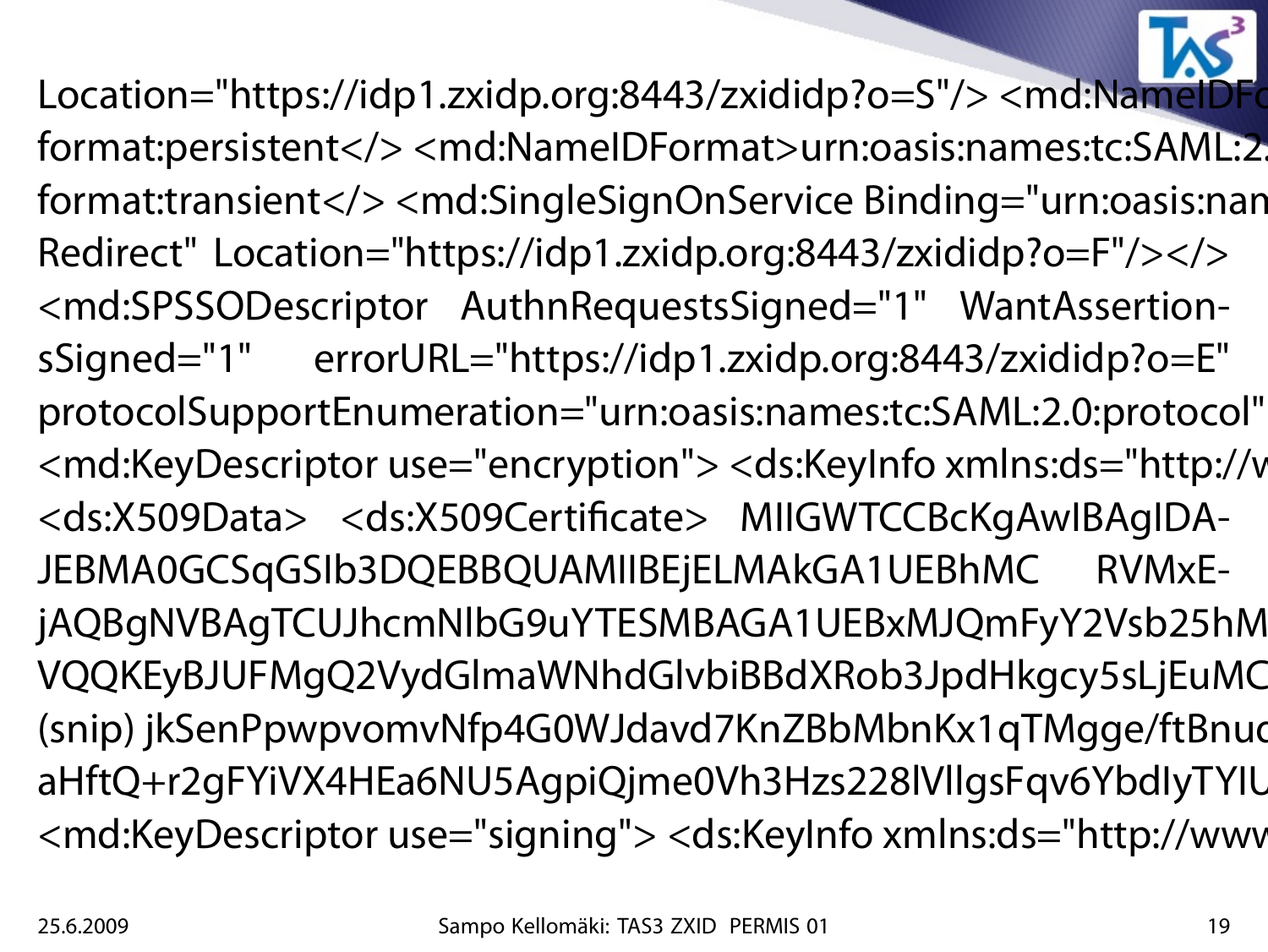<ds:X509Data> <ds:X509Certificate> MIIGWTCCBcKgAwIBAgID JEBMA0GCSqGSIb3DQEBBQUAMIIBEjELMAkGA1UEBhMC RVMxEjAQBgNVBAgTCUJhcmNlbG9uYTESMBAGA1UEBxMJQmFyY2Vsb25hM VQQKEyBJUFMgQ2VydGlmaWNhdGlvbiBBdXRob3JpdHkgcy5sLjEuMC (snip) jkSenPpwpvomvNfp4G0WJdavd7KnZBbMbnKx1qTMgge/ftBnud aHftQ+r2gFYiVX4HEa6NU5AgpiQjme0Vh3Hzs228lVllgsFqv6YbdIyTYIU <md:SingleLogoutService Binding="urn:oasis:names:tc:SAML:2.0:bindi Redirect" Location="https://idp1.zxidp.org:8443/zxididp?o=Q" ResponseLocation="https://idp1.zxidp.org:8443/zxididp?o=Q"/> <md:SingleLogoutService Binding="urn:oasis:names:tc:SAML:2.0:bindi Location="https://idp1.zxidp.org:8443/zxididp?o=S"/> <md:ManageNa Binding="urn:oasis:names:tc:SAML:2.0:bindings:HTTP-Redirect" Location="https://idp1.zxidp.org:8443/zxididp?o=Q" ResponseLocation="https://idp1.zxidp.org:8443/zxididp?o=Q"/> <md:ManageNameIDService Binding="urn:oasis:names:tc:SAML:2.0:bi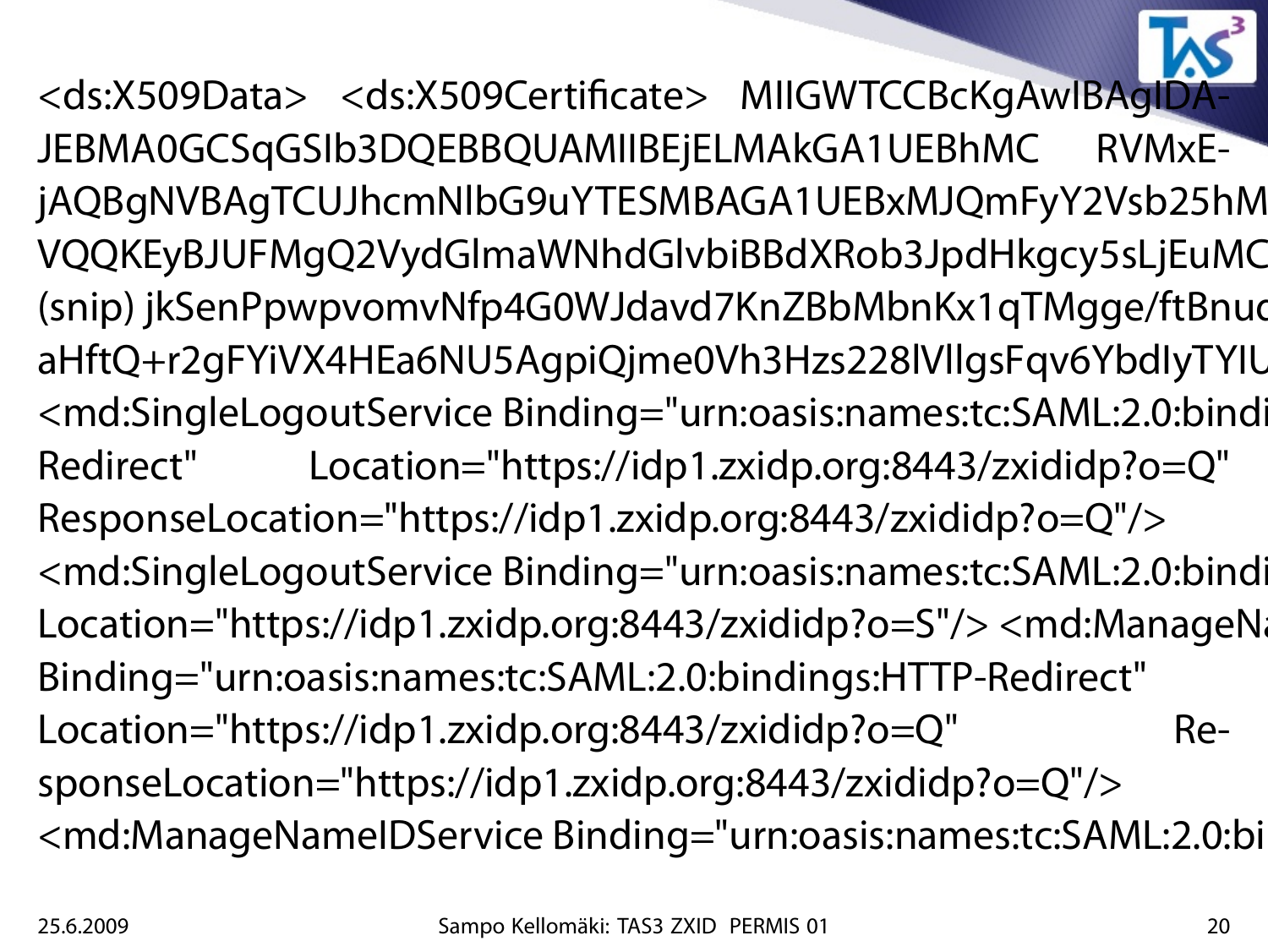Location="https://idp1.zxidp.org:8443/zxididp?o=S"/> <md:NameIDFo format:persistent</><md:NameIDFormat>urn:oasis:names:tc:SAML:2 format:transient</> <md:AssertionConsumerService Binding="urn:oas POST-SimpleSign" Location="https://idp1.zxidp.org:8443/zxididp?o=P" index="5"/> <md:AssertionConsumerService Binding="urn:oasis:name Location="https://idp1.zxidp.org:8443/zxididp?o=P" index="4"/> <md:AssertionConsumerService Binding="urn:oasis:names:tc:SAML:2.0 Location="https://idp1.zxidp.org:8443/zxididp?o=S" index="3"/> <md:AssertionConsumerService Binding="urn:oasis:names:tc:SAML:2.0 POST" Location="https://idp1.zxidp.org:8443/zxididp?o=P" index="2"/> <md:AssertionConsumerService Binding="urn:oasis:names: Artifact" Location="https://idp1.zxidp.org:8443/zxididp" in $dex="1"$ /> $\lt/$ > $\lt/$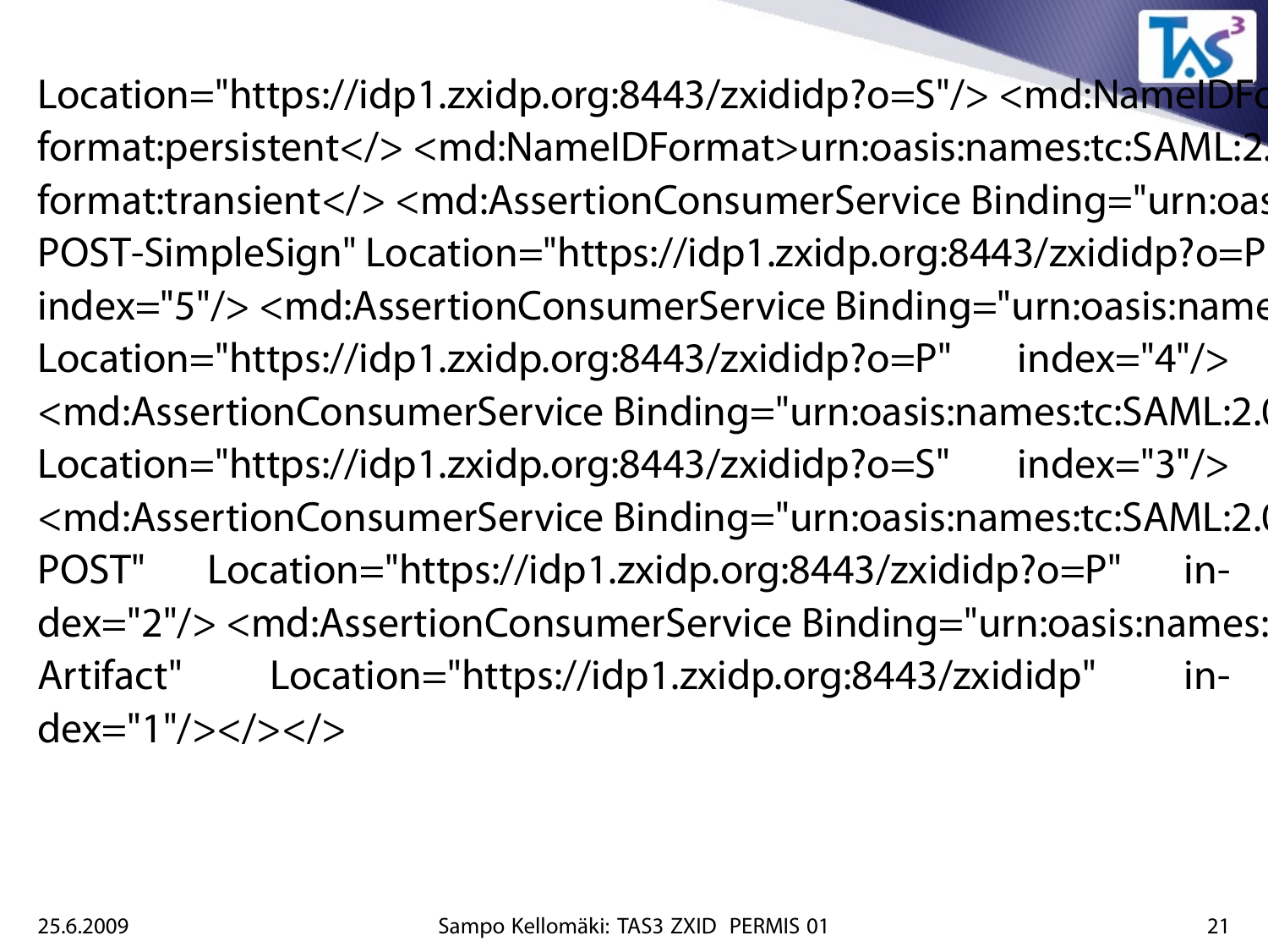## **Key Concepts**

- $\bullet$  SP IdP
- SP/PEP PDP
- SP/WSC WSP
- WSP registering itself
- SP/WSP creating an association for the user
- SP/WSC discovering WSP
- Metadata
	- End Point URLs
	- Signing certificate
	- XML-Enc certificate
	- TLS/SSL certificate
- Metadata import
	- WKL method
- Direct Trust by Listing Metadata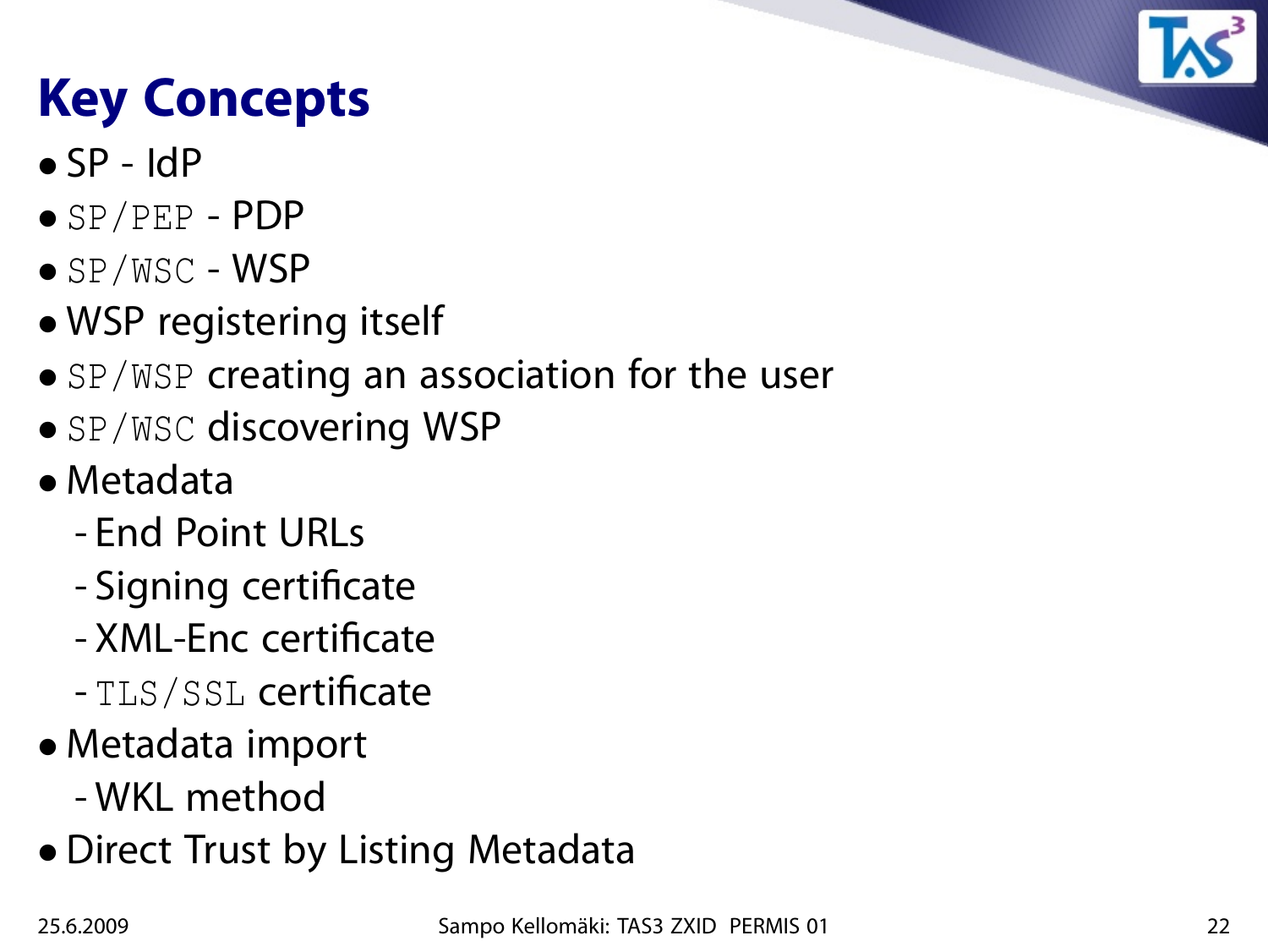#### **Demo**

**SP** https://lima.tas3.eu:8443/zxidhlo?o=E

**IdP** https://idpdemo.tas3.eu:8443/zxididp?o=B

**PDP** https://lima.tas3.eu:8443/zxididp?o=S

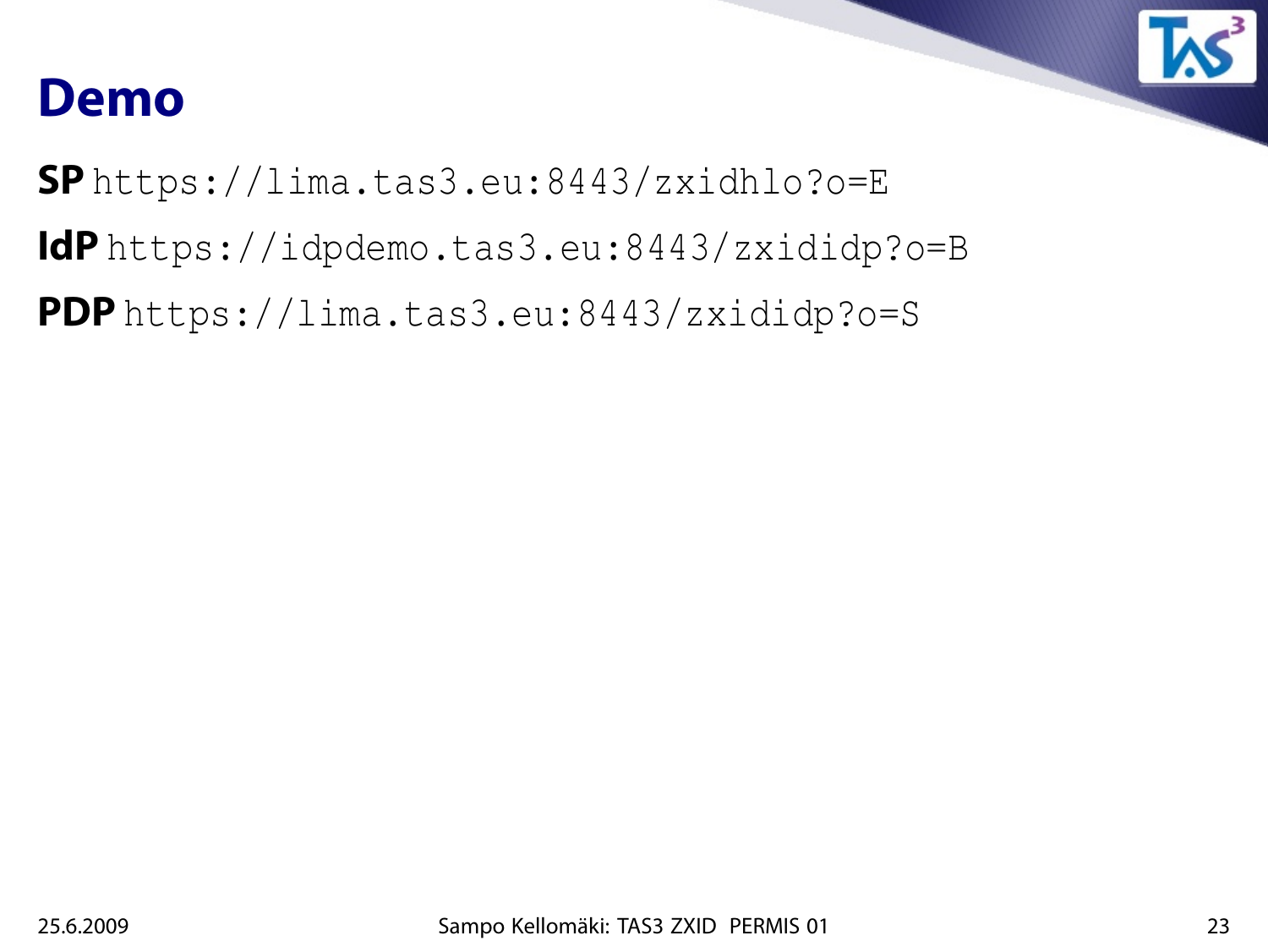#### **IdP Selection**



#### Login Using New IdP

A new IdP is one whose metadata we do not have yet. We need to know the IdP URL (aka Entity ID) in order to fetch the metadata using the well known location method. You will need to ask the adminstrator of the IdP to tell you what the EntityID is.

|                                                                                                            | ldP URL http://r90s.germany.sun.com:8080/amserver-fep-sym-saml-idp |                                                          |  |  |  |  |  |  |  |  |  |
|------------------------------------------------------------------------------------------------------------|--------------------------------------------------------------------|----------------------------------------------------------|--|--|--|--|--|--|--|--|--|
| Entity ID of this SP (click on the link to fetch the SP metadata): https://sp1.zxidsp.org:8443/zxidhlo?o=B |                                                                    |                                                          |  |  |  |  |  |  |  |  |  |
| Login Using Known IdP                                                                                      |                                                                    |                                                          |  |  |  |  |  |  |  |  |  |
| Login to https://lolo:8681/idp.xml (A2)                                                                    | Login to https://lolo:8681/idp.xml (P2)                            |                                                          |  |  |  |  |  |  |  |  |  |
| Login to https://a-idp.liberty-iop.org:8881/idp.xml (A2)                                                   |                                                                    | Login to https://a-idp.liberty-iop.org:8881/idp.xml (P2) |  |  |  |  |  |  |  |  |  |
| Login to https://idp.symdemo.com:8880/idp.xml (A2)                                                         |                                                                    | Login to https://idp.symdemo.com:8880/idp.xml (P2)       |  |  |  |  |  |  |  |  |  |
| Technical options                                                                                          |                                                                    |                                                          |  |  |  |  |  |  |  |  |  |
| Create federation, NID Format: Persistent<br>IИ                                                            |                                                                    |                                                          |  |  |  |  |  |  |  |  |  |
| zxid.org, 0.18 1178728139 libzxid (zxid.org)                                                               |                                                                    |                                                          |  |  |  |  |  |  |  |  |  |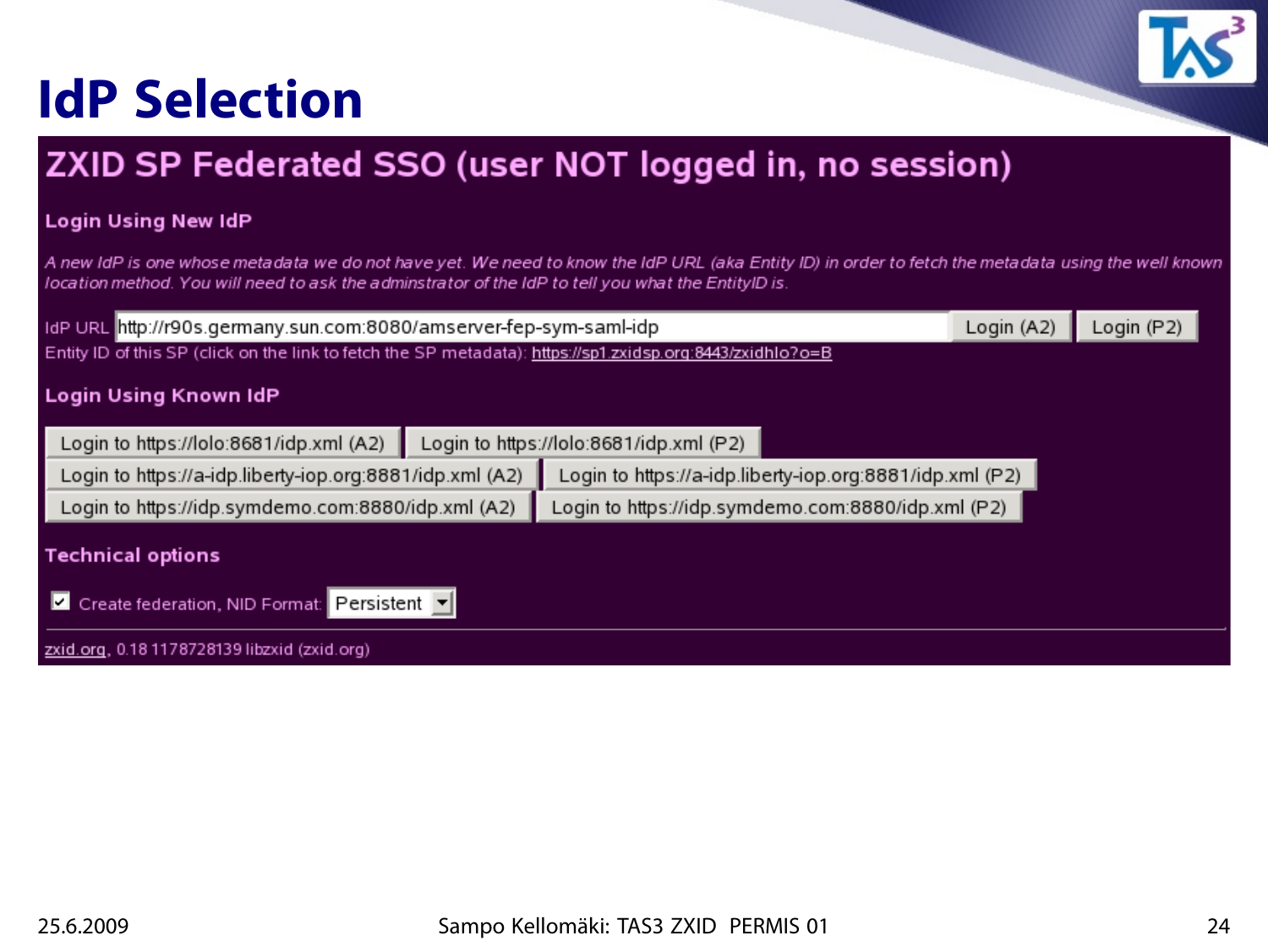

If any web site (SP) asks...

The IdP URL (Provider ID/Entity ID) of this IdP is https://a-idp.liberty-iop.org:8881/idp.xml

You can cut and paste the above URL to any web site that allows Single Sign-On using IdP URL or "Any IdP" or "Other IdP". This mechanism allows the web site (SP) to dynamically join the Circle of Trust of this IdP. This is called Auto-CoT.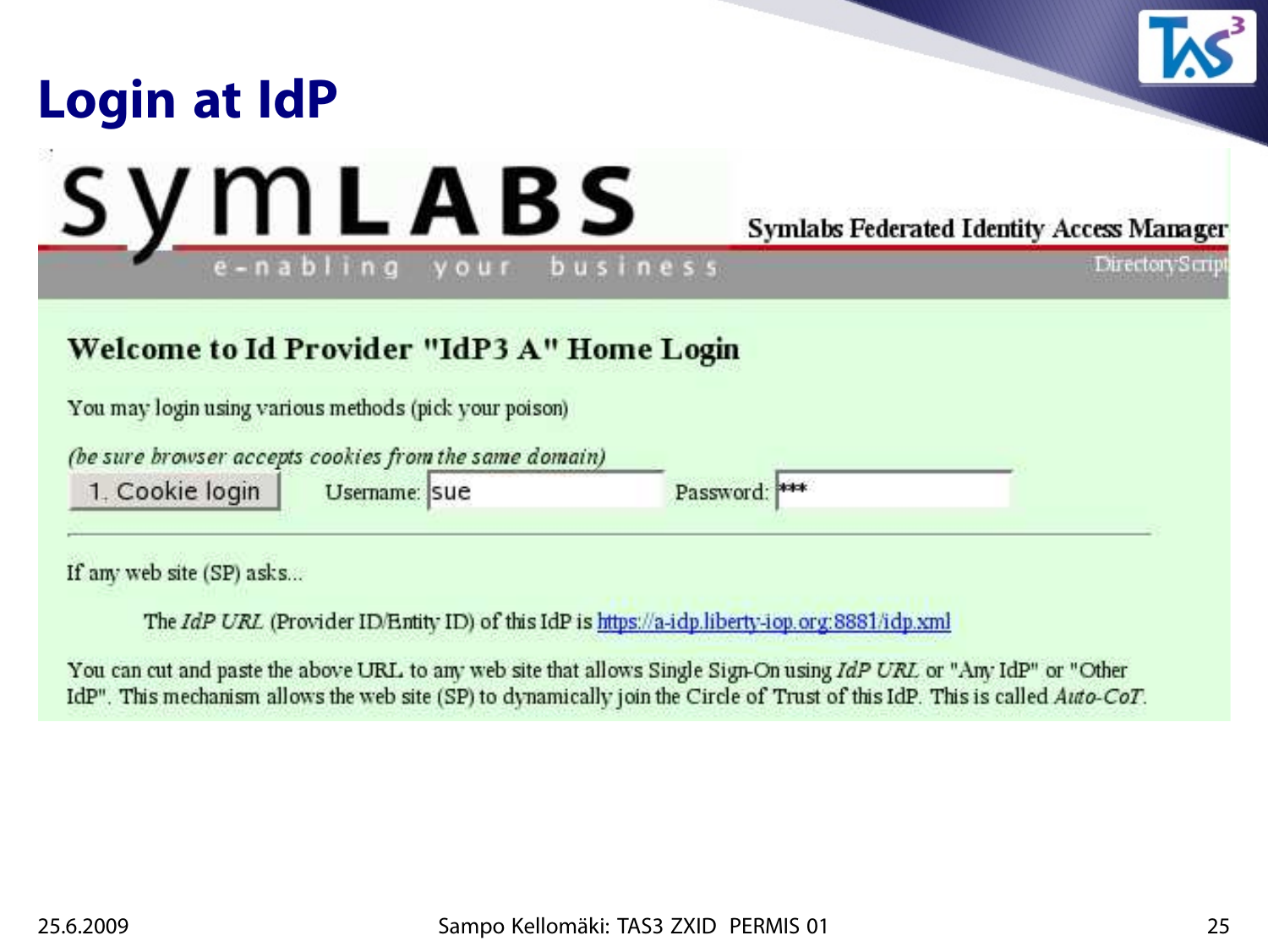

#### **SSO Successful: Protected Page**

#### ZXID HELLO SP Management (user logged in, session active)

Single Logout (Redir) Local Logout

Single Logout (SOAP)

Defederate (Redir)

Defederate (SOAP)

sid(Snlg5j2nB) nid(Ple9OQMhOpLCkz72rTbJv) Reload

zxid.org, 0.18 1178728139 libzxid (zxid.org)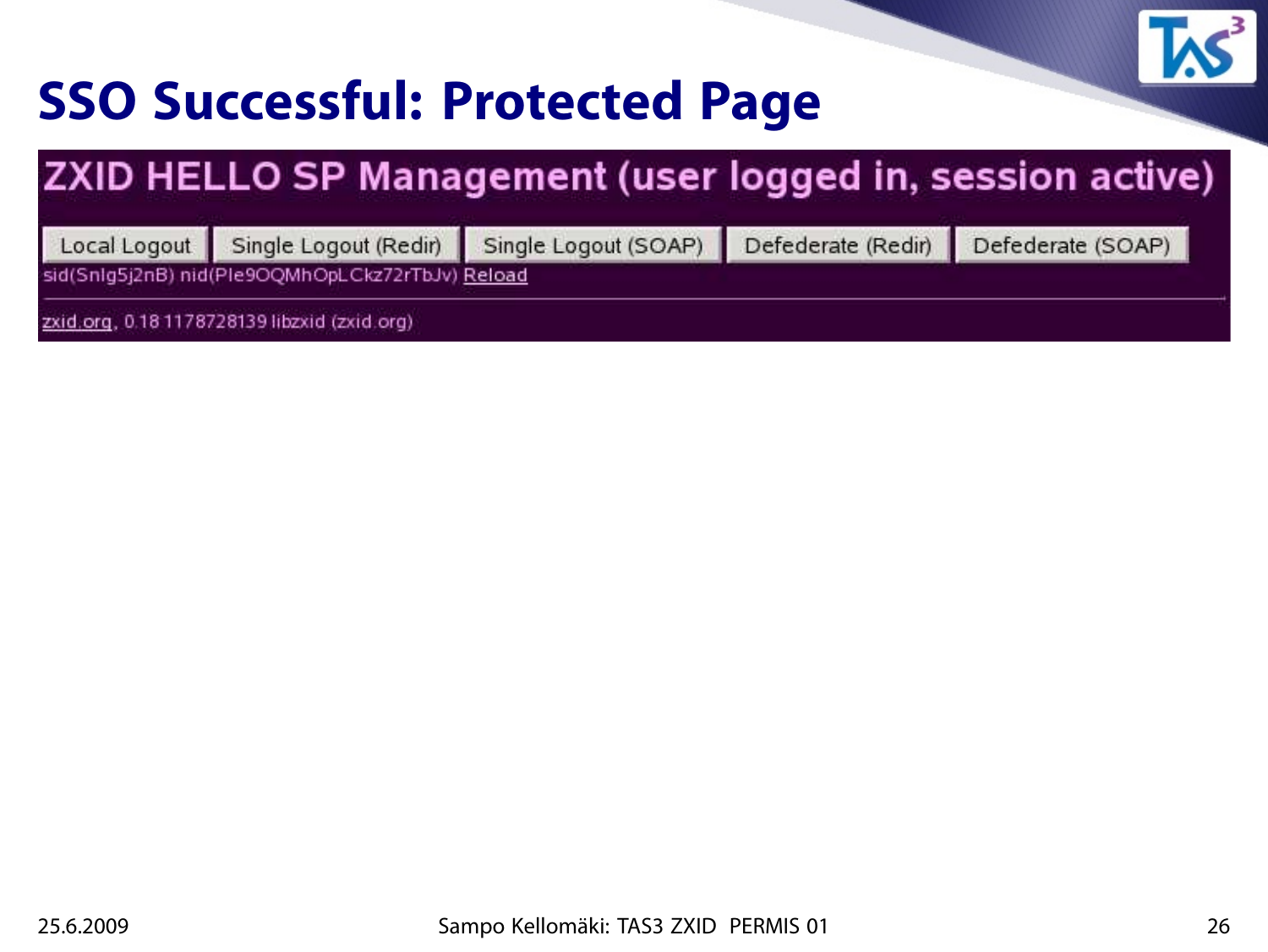

#### **SAML Hello World in PHP**

- 38 lines of PHP code of which only 22 do something (rest are comments or HTML)
- Complete
	- All profiles are handled
	- Single Logout handled
	- Well Known Location (WKL) metadata exchange handled
- Hides SAML protocol details
- This Hello World can be cut-and-pasted into any PHP application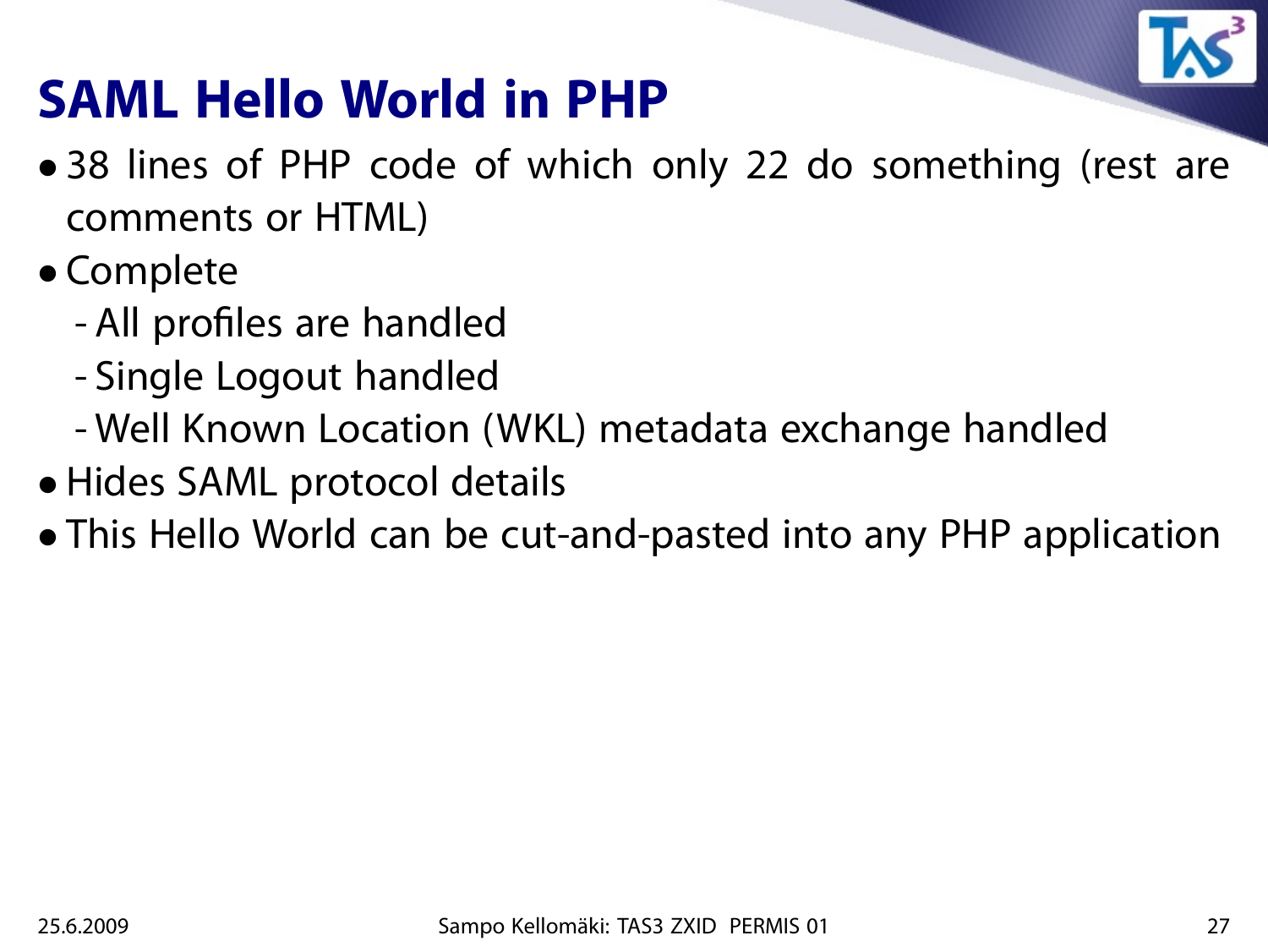#### **Initialization once**

 $01 < ?$ 

- 02 dl("php\_zxid.so"); # Pull in module (.so file)
- 03 # CONFIG: You must have created /var/zxid directory
- 04 # CONFIG: You must edit the URL to match your domain

$$
05
$$
  $\text{Sconf} = \text{``PATH='var/zxid/}$ 

&URL=https://sp1.zxidsp.org:8443/zxidhlo.php";

$$
06
$$
 \$cf = zxid\_new\_cond\_to\_cf (\$conf);

$$
07 \quad ?>
$$

- PATH configuration means multiple instances of ZXID can coexist (e.g. virtual hosting of web sites)
- URL configuration determines provider ID, can also be configured via /var/zxid/zxid.conf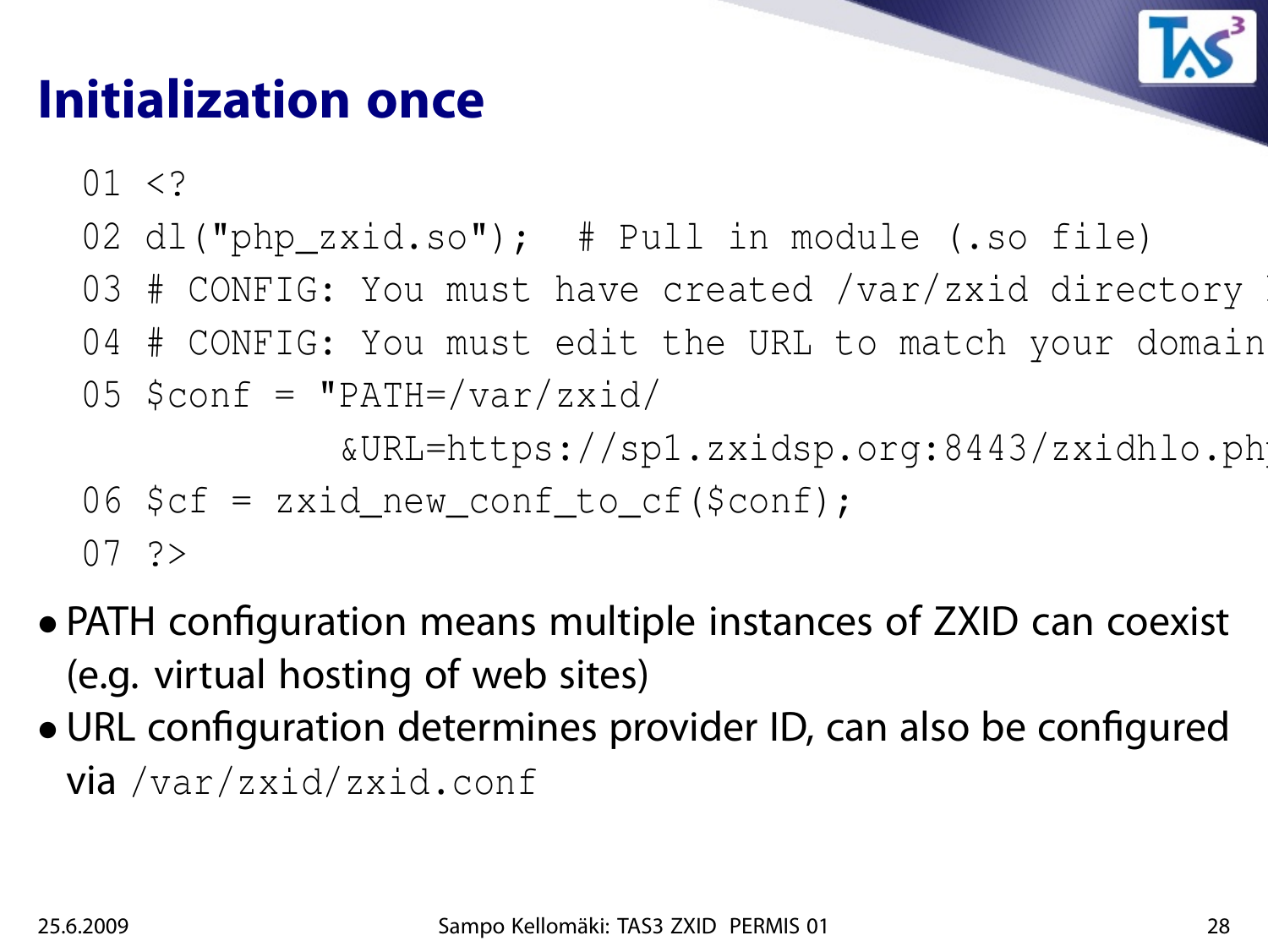#### Per protected page or until session is bo **strapped**

08 <?

- 09 \$qs = \$\_SERVER['REQUEST\_METHOD'] == 'GET'
- 10 ? \$\_SERVER['QUERY\_STRING']
- 11 : file\_get\_contents('php://input');
- 12  $\frac{12 \text{ } \text{S} \text{res} = \text{zxid\_simple\_cf}(\text{Scf}, -1, \text{Sqs}, \text{Sses}, 0 \text{x} 1814);$ 13
- 14 switch (substr(\$res, 0, 1)) {
- 15 case 'L': header(\$res); exit;

16 case '<': header('Content-type: text/xml'); echo \$re

• Read input and call *zxid\_simple()* to handle SAML protocol details

- Act on outcome of *zxid\_simple()* as indicated by the first letter
	- L: protocol requires redirect, perform it
	- <: Send out XML data (such as Metadata or SOAP response)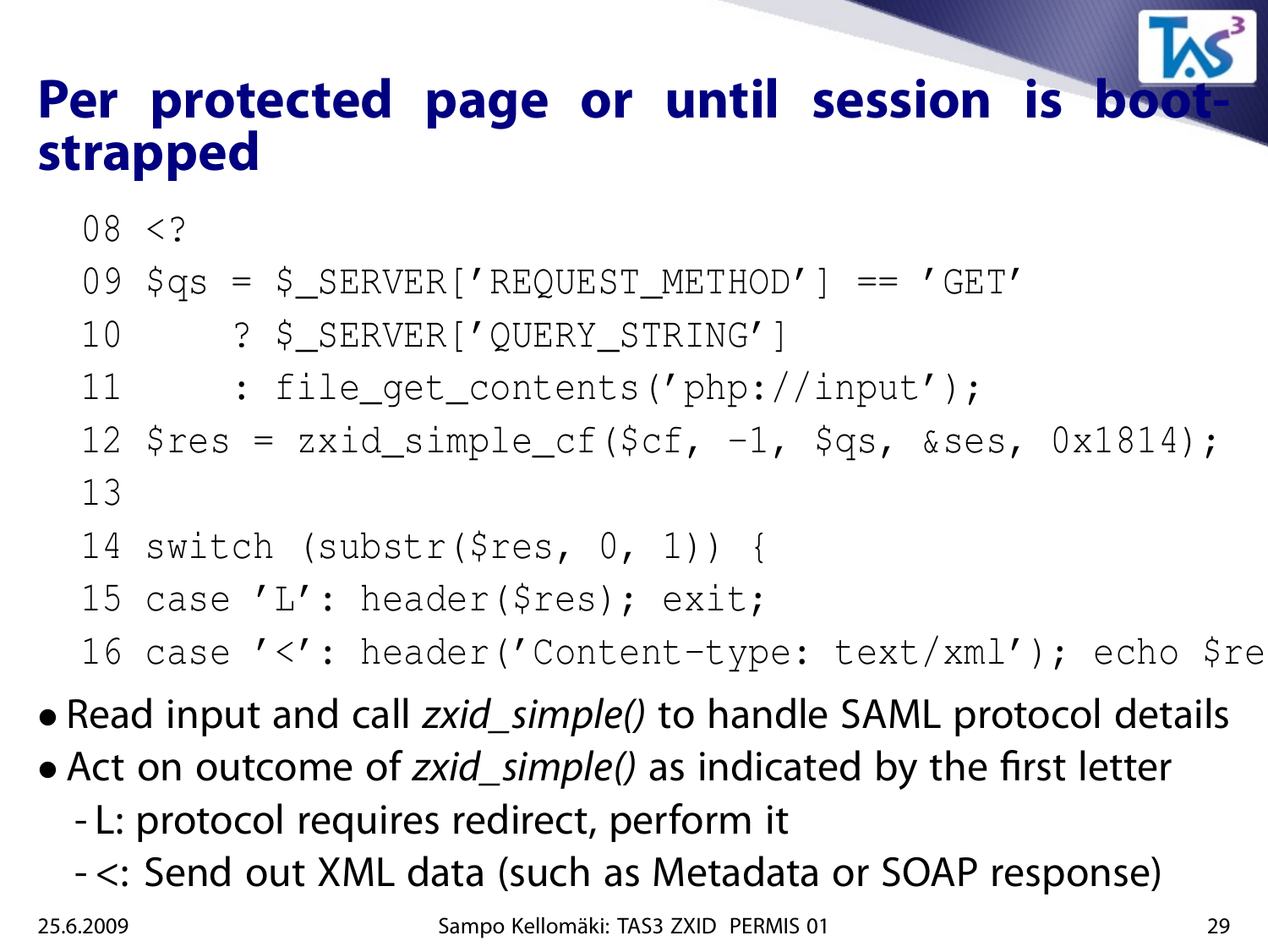

#### **The IdP Selection Page**

- 17 case 'n': exit; # Already handled, do nothing furt
- 18 case 'e':
- 19 ?>
- 20 <title>Please Login Using IdP</title>
- 21 <h1>Please Login Using IdP</h1>
- 22 <?=zxid\_idp\_select\_cf(\$cf, null, 0x1800)?>  $23 < ?$
- 24 exit;
- e: indicates that IdP Selection page needs to be rendered
- zxid\_idp\_select() generates the ZXID standard form
- Altenatively you could supply your own HTML for the form as long as you respect the form field naming convention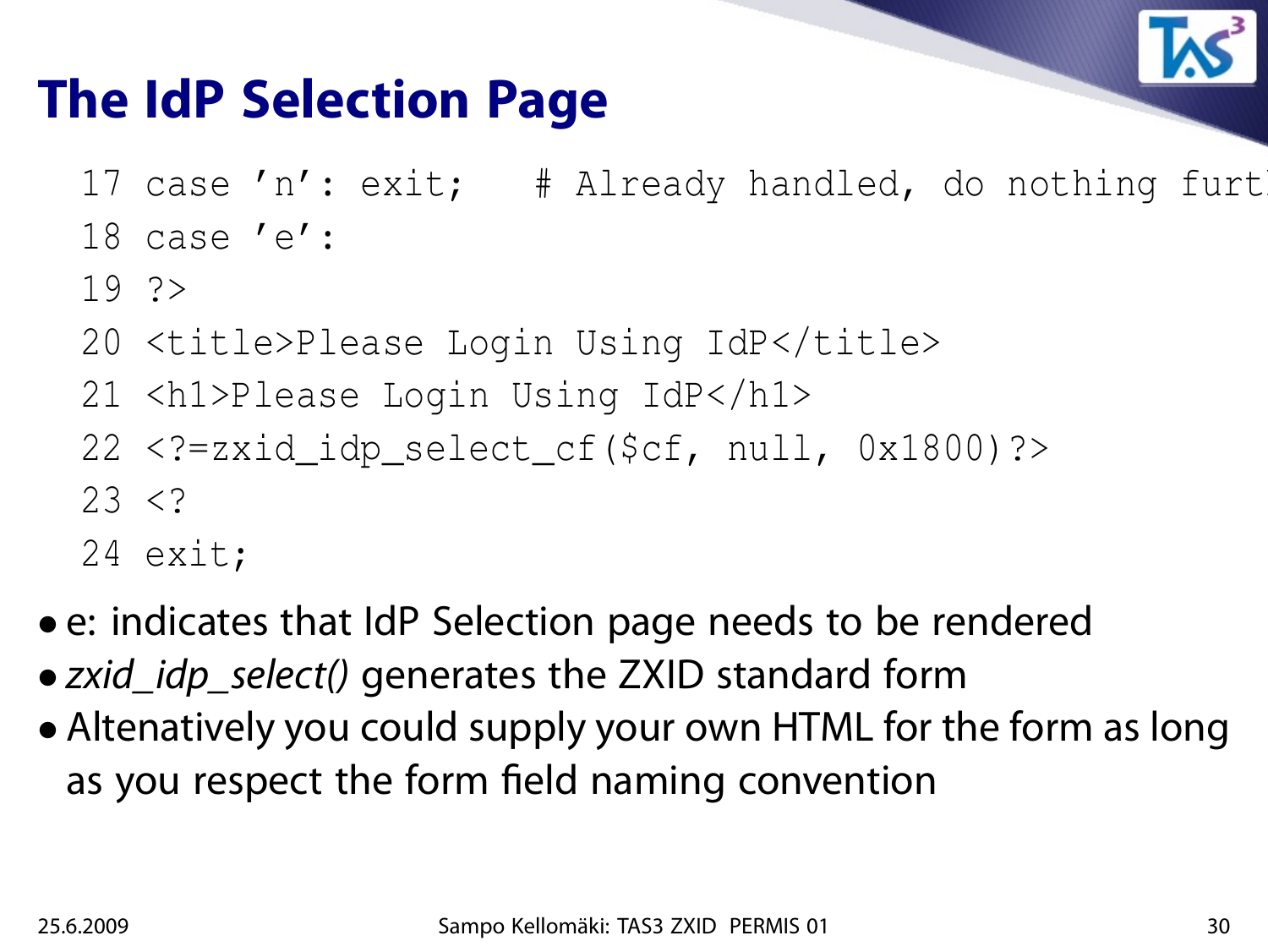

#### **Login Successful Case**

25 case 'd': break;  $\#$  Logged in case  $-$  continue after 26 default: die("Unknown zxid\_simple() res(\$res)"); 27 }

- 28
- 29 # Parse the LDIF in \$res into a hash of attributes \$ 30
- 31 foreach (split("\n", \$res) as \$line) {
- $32$   $$a = split(": ", 5line);$
- 33  $$attr[$a[0]] = $a[1];$
- 34 }
- 35 ?>

• d: login successful, return data is LDIF entry with attributes of SSO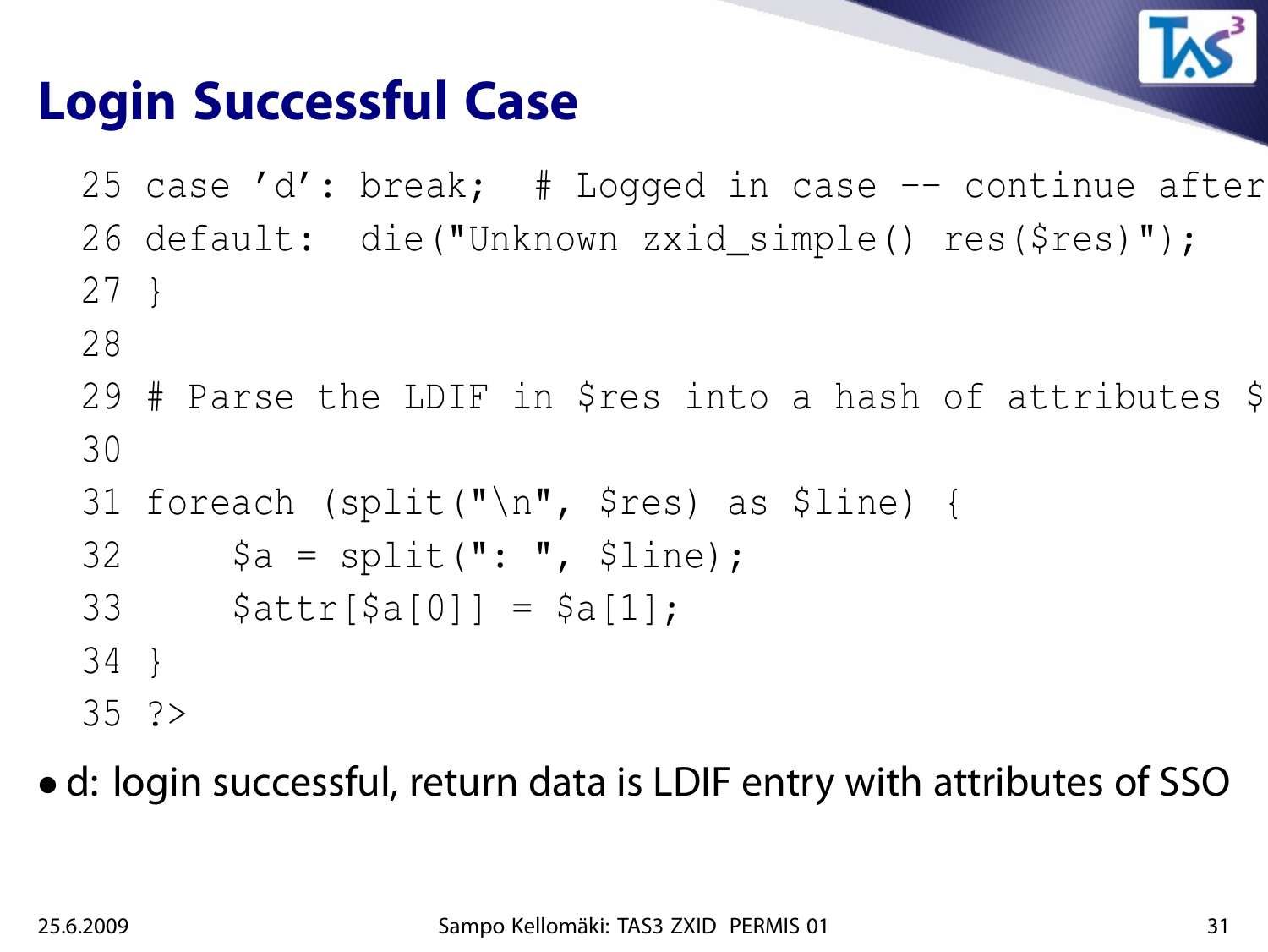# **Protected Content with Single Logout Defederate Buttons**

- 36 <title>Protected content, logged in</title>
- 37 <h1>Protected content, logged in as <?=\$attr['cn']?></h1>
- $38$  <?=zxid\_fed\_mgmt\_cf(\$cf, null, -1, \$attr['sesid'], 0
- *zxid\_fed\_mgmt()* generates the Single Log-Out buttons
- This is the place to bootstrap your application's own session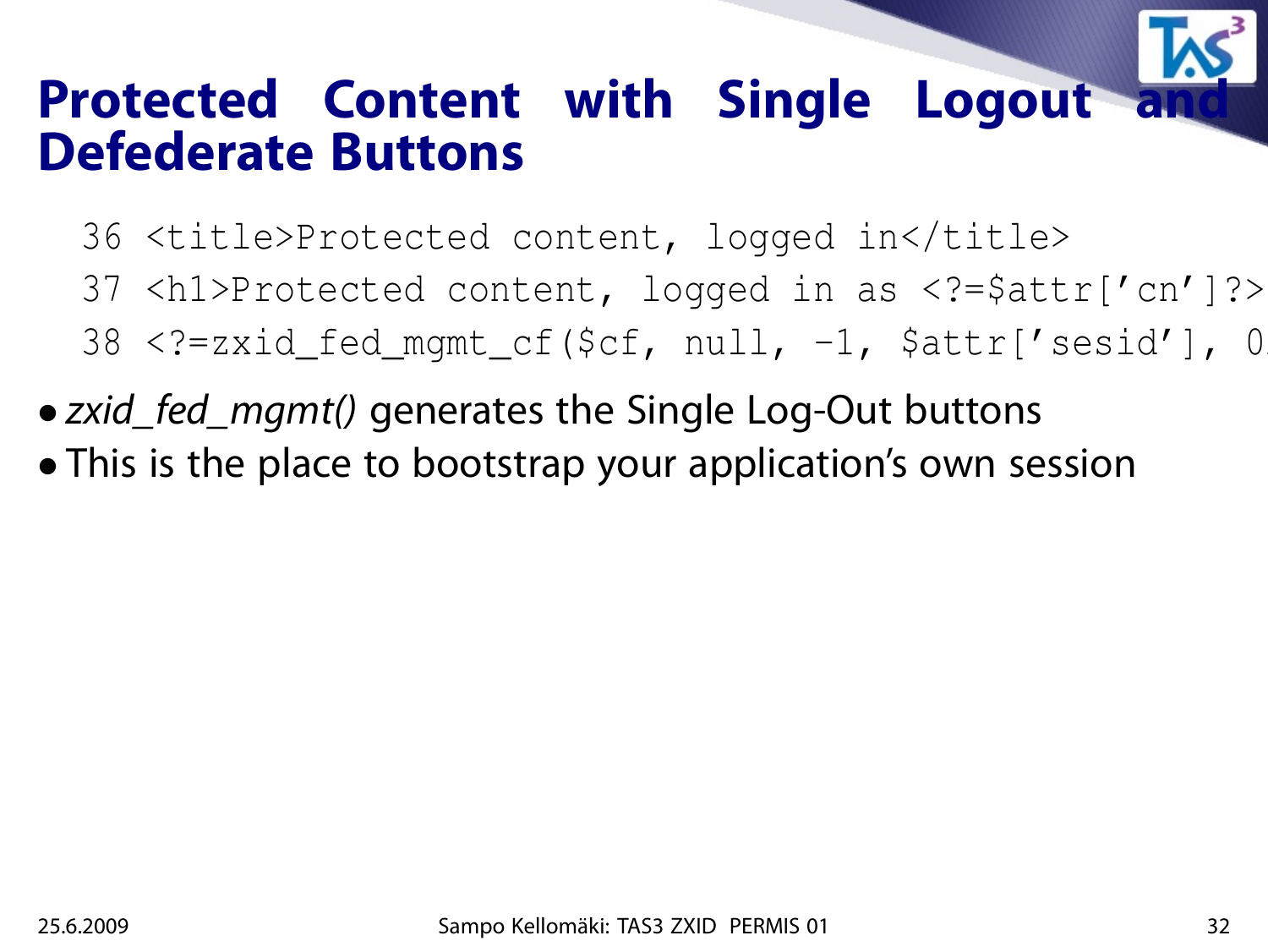

#### **Login Successful: Returned LDIF**

dn: idpnid=Pa45XAs2332SDS2asFs,affid=https://idp.dem objectclass: zxidsession affid: https://idp.demo.com/idp.xml idpnid: Pa45XAs2332SDS2asFs authnctxlevel: password sesid: S12aF3Xi4A cn: Joe Doe

- The LDIF entry is used as convenient format for passing attributevalue pairs from zxid\_simple() to application
- Some "attributes" are synthesized, others come actually from assertion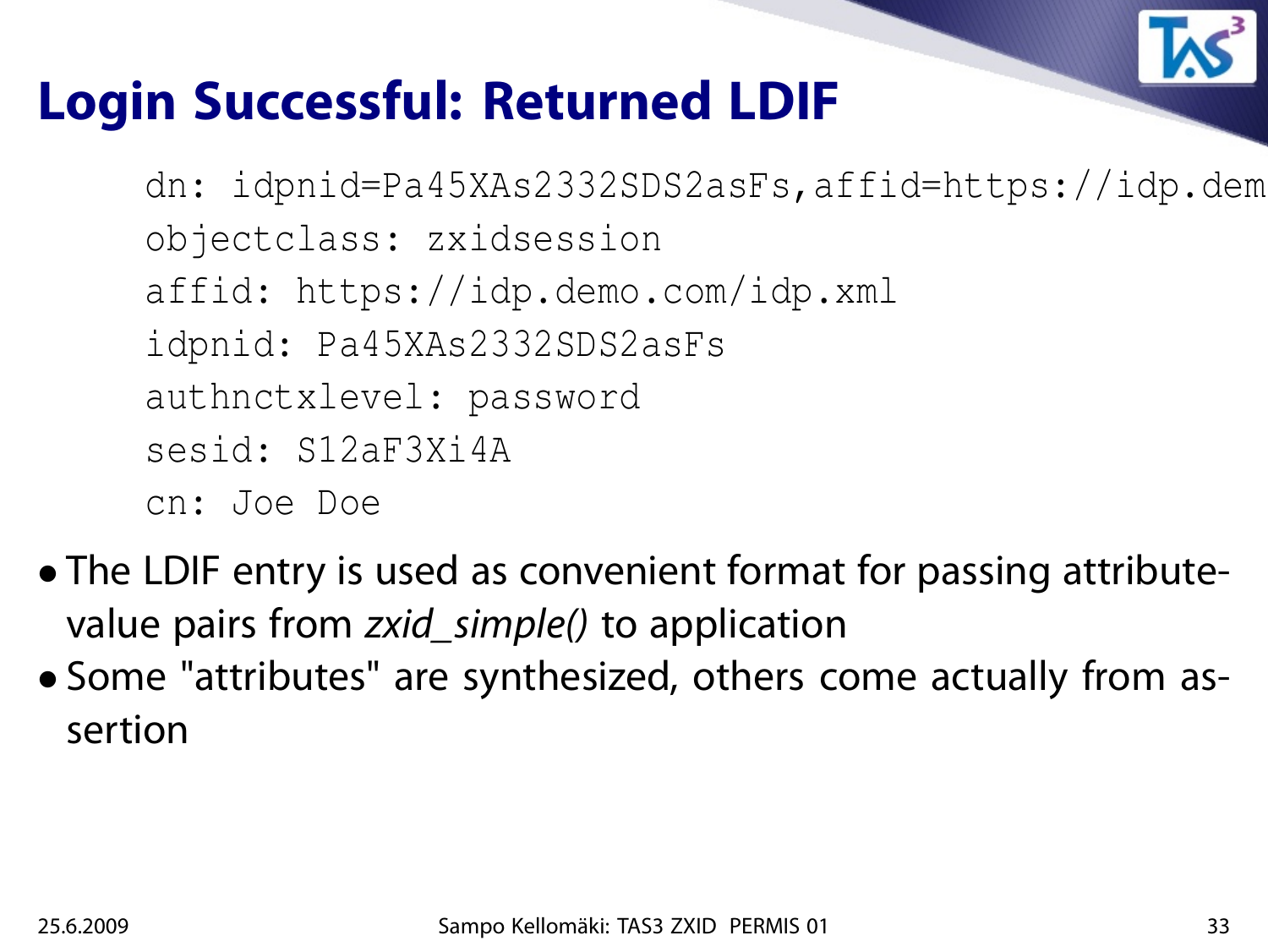

#### **Thank You**

#### Sampo Kellomäki (sampo@symlabs.com) +351-918.731.007

| Product                      | License      | Platform            | SAML<br><b>SP</b>        | <b>SAML</b><br><b>IdP</b> | <b>WSC</b>               | <b>WSP</b>               | <b>Disco</b>             | People                   | Interact                 | Account                  | Other      |
|------------------------------|--------------|---------------------|--------------------------|---------------------------|--------------------------|--------------------------|--------------------------|--------------------------|--------------------------|--------------------------|------------|
| ZXID.org                     |              | Apache $2 C + SWIG$ | Full                     | <b>TBA</b>                | v                        | v                        | <b>WSC</b>               | <b>TBA</b>               | <b>TBA</b>               | <b>TBA</b>               |            |
| mod_auth_samApache2 C + SWIG |              |                     | Full                     | $\overline{\phantom{0}}$  | v                        | v                        | <b>WSC</b>               | TBA                      | <b>TBA</b>               | <b>TBA</b>               |            |
| Lasso                        | $GPL2+$      | $C + SWIG$          | Cert                     | $\overline{\phantom{a}}$  | $y$ ?                    | ?                        | <b>WSC</b>               |                          |                          |                          |            |
| Authentic                    | $GPL2+$      | C<br>$^{+}$         | $\overline{\phantom{a}}$ | Certified                 |                          | $\overline{\phantom{a}}$ | <b>WSP</b>               | $\overline{\cdot}$       | ?                        | $\overline{?}$           |            |
|                              |              | Python?             |                          |                           |                          |                          |                          |                          |                          |                          |            |
| OpenSSO                      | Java?        | pure PHP            | Partial                  | $\overline{\phantom{a}}$  | $\overline{a}$           | $\overline{\phantom{0}}$ | $\overline{\phantom{0}}$ | $\overline{\phantom{a}}$ | $\overline{\phantom{a}}$ | $\overline{\phantom{a}}$ |            |
| OpenSSO                      | Java?        | Java                | Cert                     | Cert                      | 1.1                      | 1.1                      | 1.1                      | $\overline{\phantom{a}}$ | 1.1                      | $\overline{\phantom{a}}$ |            |
| OpenSAML                     | ?            | Java?               | Partial                  | Partial                   |                          |                          |                          |                          |                          |                          |            |
| OpenLiberty                  | Apache2 Java |                     |                          |                           | У                        | $\overline{\phantom{a}}$ | <b>WSC</b>               | <b>TBA</b>               |                          | $\overline{\phantom{a}}$ | AS-        |
|                              |              |                     |                          |                           |                          |                          |                          |                          |                          |                          | <b>WSC</b> |
| ConorCli                     | BSD?         | $C++$               | ٠                        | ٠                         | y                        | $\overline{\phantom{a}}$ | <b>WSC</b>               | WSC?                     | redir                    | ?                        | AS-        |
|                              |              |                     |                          |                           |                          |                          |                          |                          |                          |                          | <b>WSC</b> |
| ConorSvc                     | BSD?         | Java                | ٠                        |                           | $\overline{\phantom{a}}$ | y                        | <b>WSP</b>               | WSP?                     | redir                    | $\overline{\cdot}$       | AS-        |
|                              |              |                     |                          |                           |                          |                          |                          |                          |                          |                          | <b>WSP</b> |

Table 1: SAML and Liberty Open Source Implementations

**TBA** To be announced, on the road map, but not here yet

- **1.1** Only supports older ID-WSF 1.1 version of the services
- **C + SWIG** C library with language bindings generated usign SWIG